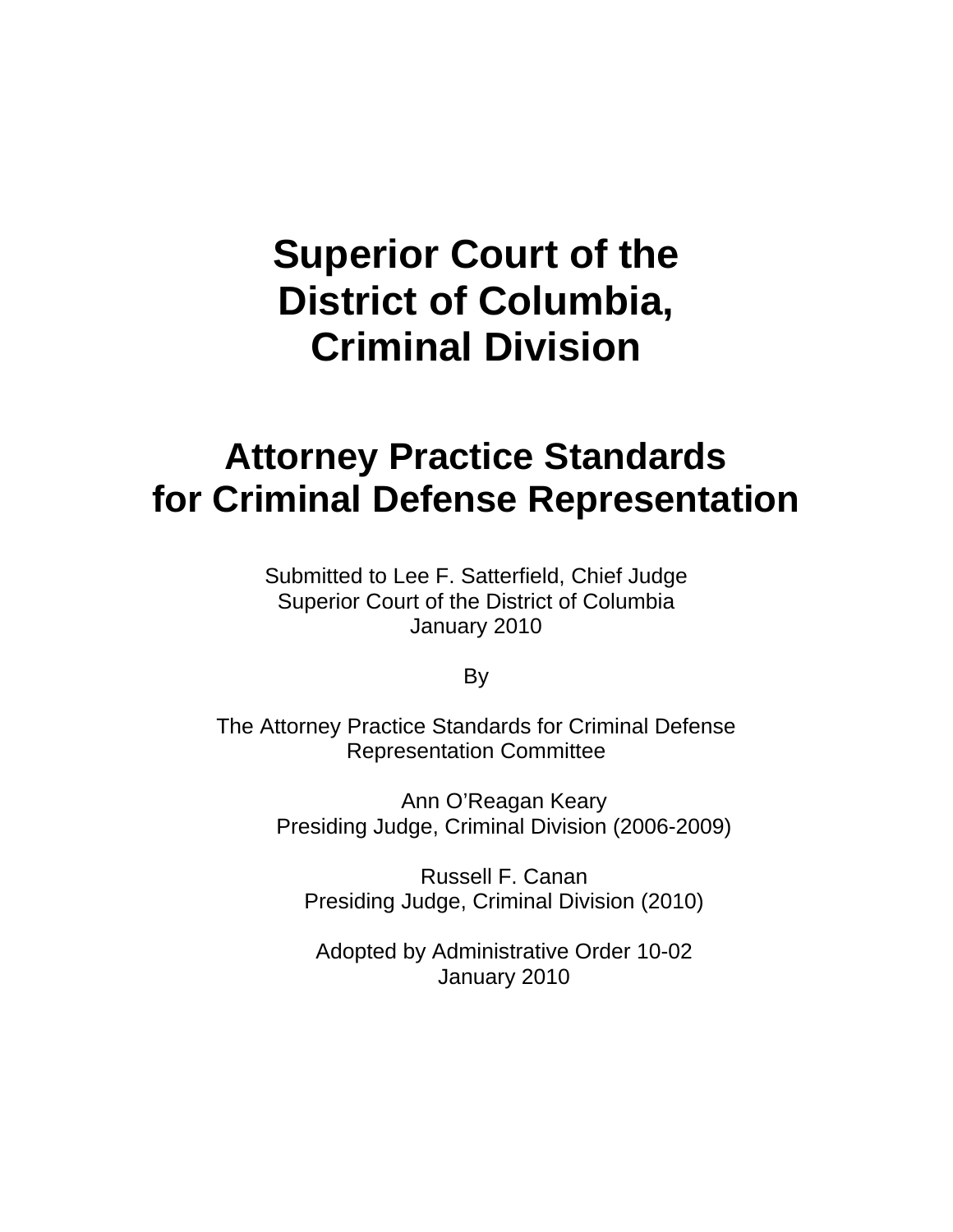## **Table of Contents**

## Page

| Α. | A-1<br>$A-2$<br>Continuing Legal Education Requirements for All Attorneys 5<br>$A-3$                                                                                                                                                                                        |  |
|----|-----------------------------------------------------------------------------------------------------------------------------------------------------------------------------------------------------------------------------------------------------------------------------|--|
| B. | $B-1$<br>$B-2$<br>$B-3$<br>$B-4$<br>$B-5$<br>$B-6$<br>$B-7$<br>$B-8$                                                                                                                                                                                                        |  |
| C. | $C-1$<br>Protecting Confidentiality of Communication and Proceedings<br>$C-2$<br>$C-3$<br>$C-4$<br>Preparing for and Conducting the Initial and Follow-up Meetings9<br>$C-5$<br>$C-6$<br>$C-7$<br>Distinguishing Between Client and Attorney Decisions 11<br>$C-8$<br>$C-9$ |  |
| D. | $D-1$<br>$D-2$<br>$D-3$<br>$D-4$<br>$D-5$<br>$D-6$<br>$D-7$                                                                                                                                                                                                                 |  |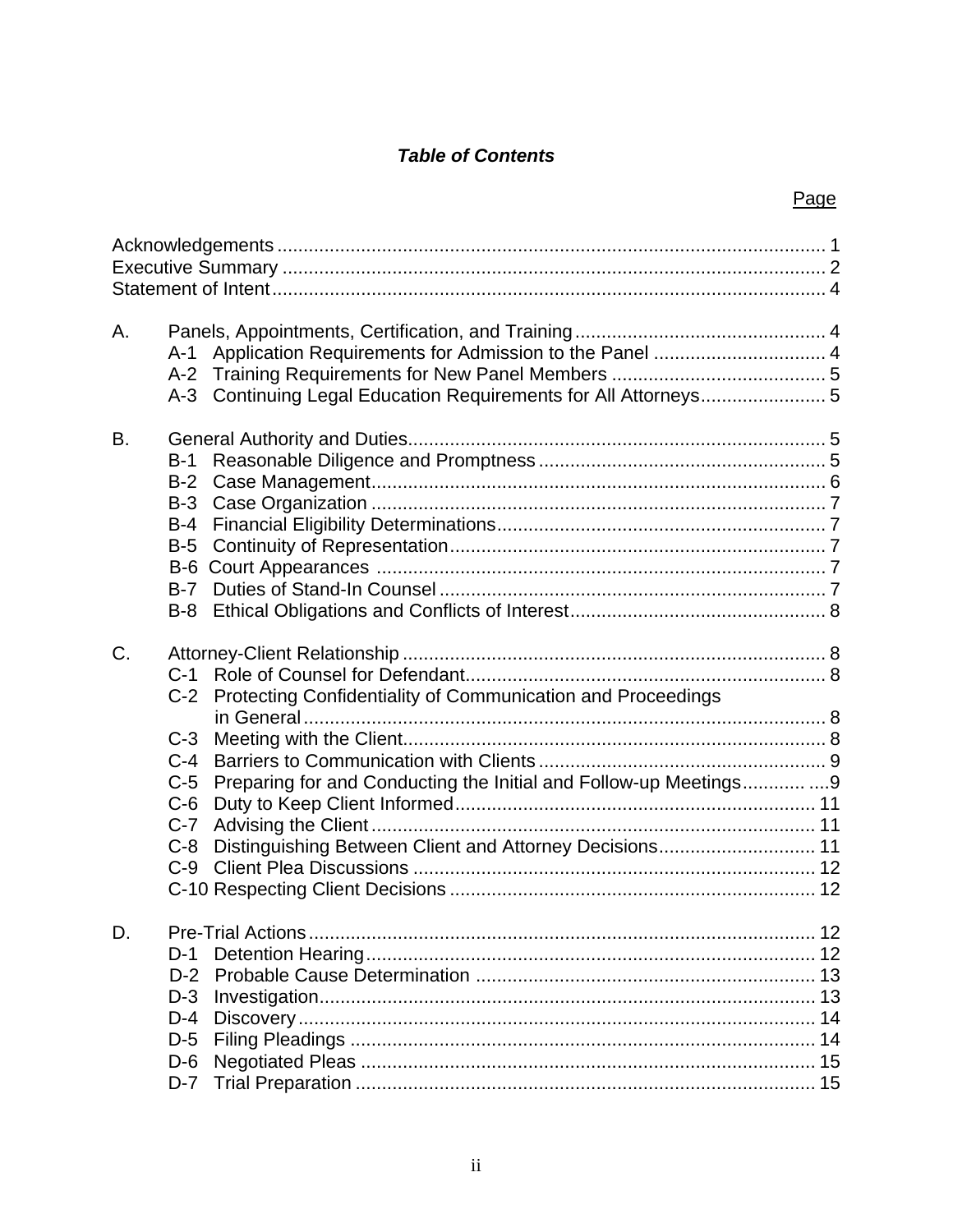| Ε. | $E-1$<br>$E-2$<br>$E-3$<br>$E - 4$<br>$E-5$<br>$E-6$                   |  |
|----|------------------------------------------------------------------------|--|
| F. | $F-1$<br>$F-2$<br>$F-3$<br>$F-4$<br>$F-5$<br>$F-6$<br>$F - 7$<br>$F-8$ |  |
| G. | $G-1$<br>G-2                                                           |  |
| Η. |                                                                        |  |
| Ī. |                                                                        |  |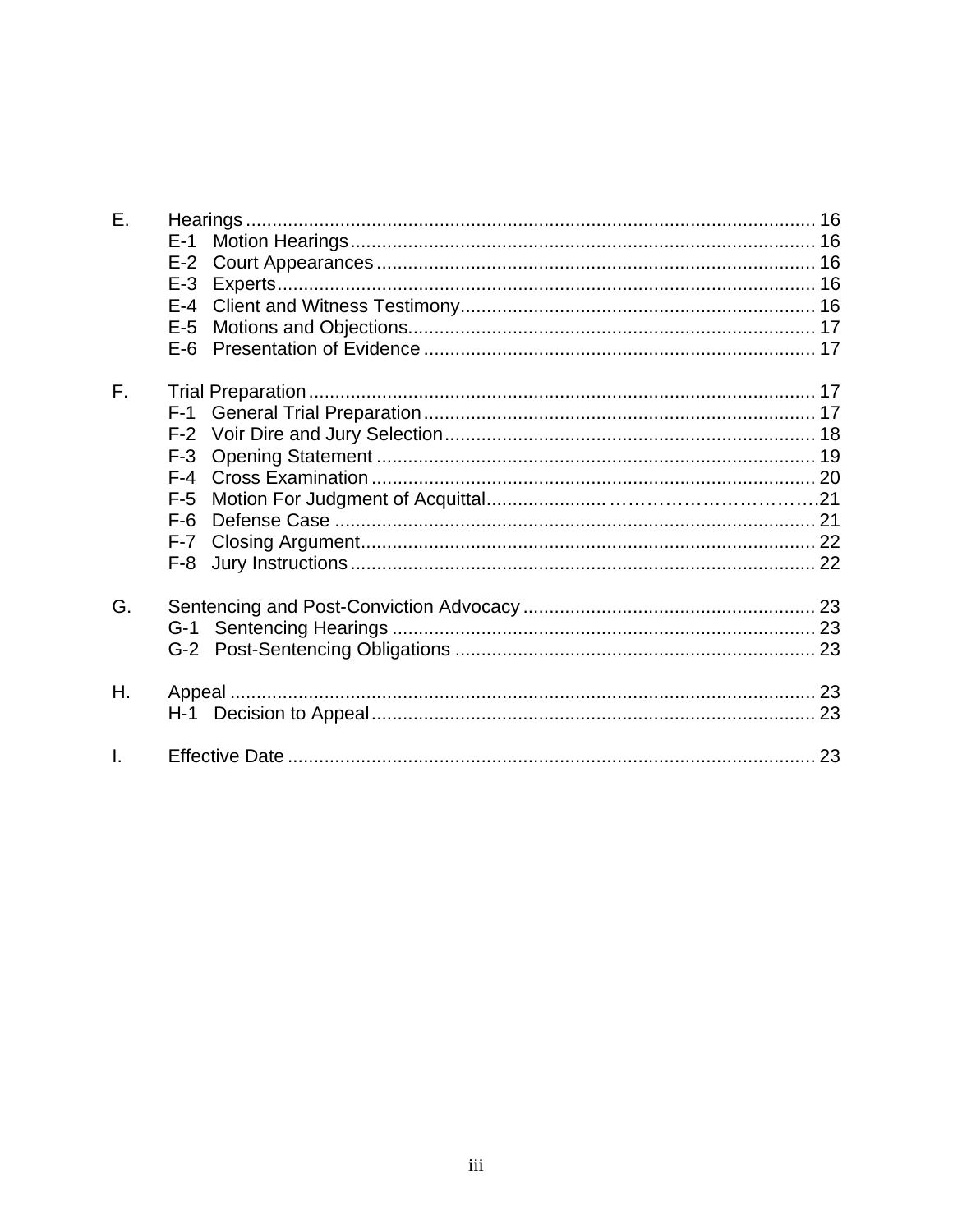#### **ACKNOWLEDGEMENTS**

The Superior Court Attorney Practice Standards for Criminal Defense Representation Committee ("the Committee"), chaired by Judge Ann O'Regan Keary, Presiding Judge of the Criminal Division, was established to develop and implement attorney practice standards for criminal defense representation in the District of Columbia Superior Court's Criminal Division (hereafter "Criminal Division"). Consistent with the goals of furnishing representation of indigents, the Court adopted practice standards for the CCAN panel attorneys in February 2003 (Administrative Order 03-07), for juvenile panel attorneys (Administrative Order 04-13) the following year, and recently, for special education panel attorneys (Administrative Order 09-03). This document, *Superior Court of the District of Columbia, Criminal Division, Attorney Practice Standards for Criminal Defense Representation*, continues this goal of setting standards for all panel practitioners. As such, this document draws on the language of previously adopted panel standards.

A special debt of gratitude is owed to Judge Ann O'Regan Keary and Judge Russell F. Canan, Deputy Presiding Judge of the Criminal Division, whose leadership on the Committee was instrumental in ensuring that Criminal Division standards and training were developed and implemented so as to maintain the highest level of representation in all Criminal Division matters. The standards were drafted and approved by members of the Superior Court, Superior Court Trial Lawyers' Association, Public Defender Service, Georgetown Law, and D.C. Law Students in Court, and reviewed and approved by Chief Judge Lee F. Satterfield.

The Court gratefully acknowledges all the individuals whose expertise and knowledge were invaluable to the completion of this document, particularly the following individuals and organizations:

Judge Ann O'Regan Keary Judge Russell F. Canan Presiding Judge Deputy Presiding Judge Criminal Division Criminal Division

Betty M. Ballester, Esquire Claire T. Roth, Esquire Trial Lawyers Association **Public Defender Service** 

Superior Court Georgetown Law Trial Lawyers Association **Criminal Justice Clinic** 

Justin A. Okezie, Esquire **Moses A. Cook, Esquire** Moses A. Cook, Esquire Trial Lawyers Association

Superior Court Superior Court Special Counsel to the Director

Sharon L. Burka, Esquire **Sharon L. Burka, Esquire** John M. Copacino, Esquire

Superior Court **D.C. Law Students in Court**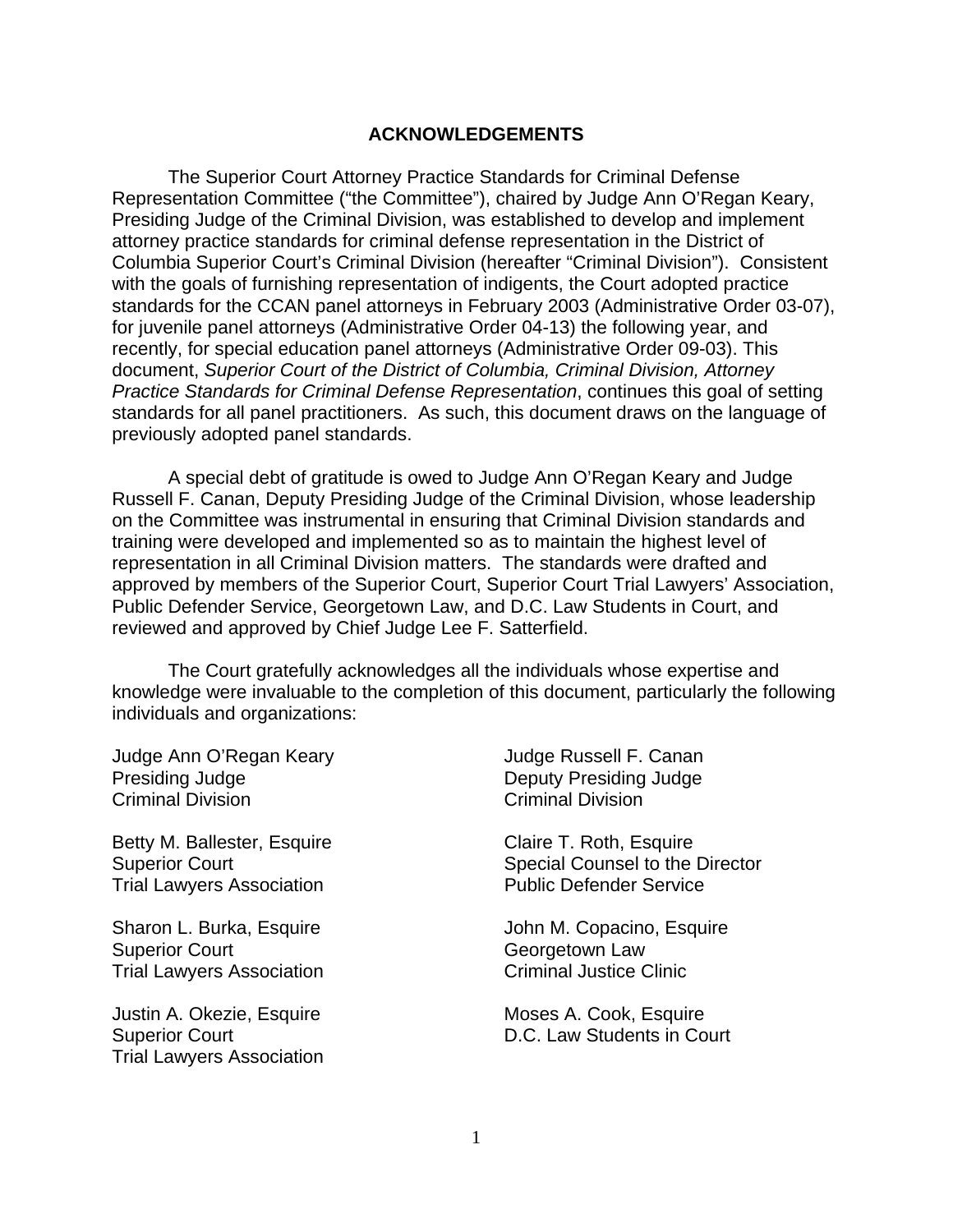#### *Superior Court of the District of Columbia, Criminal Division Attorney Practice Standards for Criminal Defense Representation*

#### **Executive Summary**

The quality of legal representation is critical to the court's effective administration of justice, as well as its constitutional obligation to provide effective assistance of counsel to indigents under the Criminal Justice Act (CJA). To advance these goals by rendering high quality representation, attorneys handling criminal matters in the Criminal Division of the Superior Court must be well trained and informed about changes in procedural and substantive law. These practice standards are intended to help define the role of CJA counsel when representing individuals in criminal cases in the Superior Court.

#### *Basic Functions of Defense Counsel*

The practice standards address the duties of attorneys appointed to represent individuals charged with criminal matters, and to define the overall objectives that counsel should seek to achieve. The paramount obligation of defense counsel in the administration of justice, and as an officer of the court, is to serve as their client's counselor and zealous advocate and render effective, quality representation. Moreover, defense counsel should ensure that the legal interests and rights of the client are fully protected and advanced. Under these standards, attorneys shall only accept an appointment or otherwise appear in criminal court proceedings if they are knowledgeable of substantive and procedural criminal law and have participated in the required training programs. Counsel must also know and adhere to all applicable ethical opinions and standards and comply with all relevant court rules. If counsel is unclear about how to resolve an ethical issue, counsel should seek guidance from other experienced attorneys or from the Office of Bar Counsel. The fundamental obligations of counsel as set forth below are based on the District of Columbia Rules of Professional Conduct and the Superior Court Rules of Criminal Procedure.

### *Responsibilities to the Client*

Establishing and maintaining a trusting relationship with a client is the foundation of quality representation. An attorney's responsibilities to his or her client include:

- open, candid, and on-going communication;
- thorough investigation of all necessary and relevant information;
- attempts to resolve relevant issues through formal or informal negotiation;
- obtain a plea offer and presenting it to the client, thoroughly reviewing the possible outcomes at trial and the consequences of accepting or rejecting the offer;
- adequate pre-trial preparation, including pretrial motions practice;
- attendance and participation in court conferences and hearings;
- □ post-hearing follow-up and review of court orders;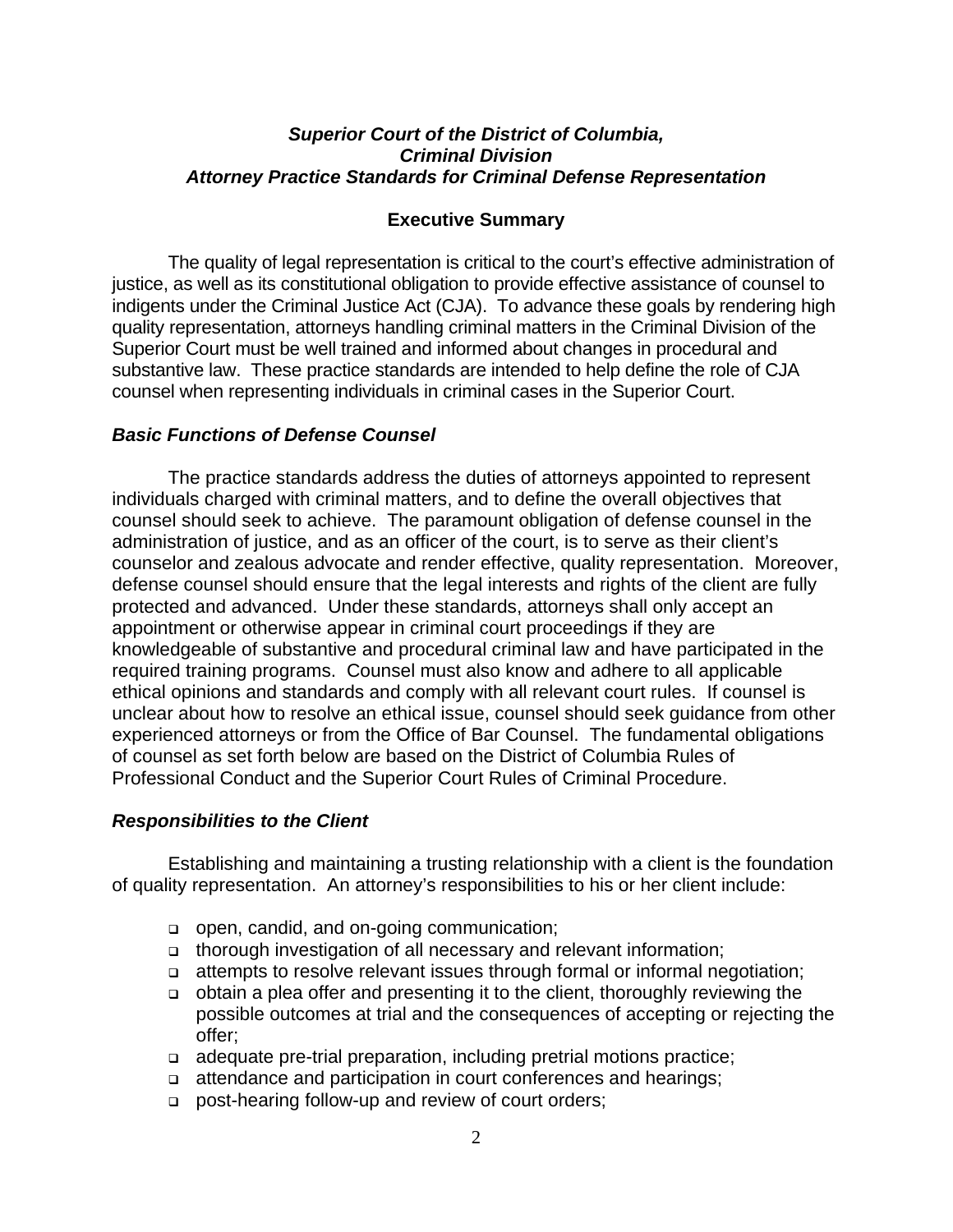- □ assist clients with accessing services or navigating the court system;
- □ effective sentencing and post-sentencing advocacy; and
- □ discussion with the client about his or her appellate rights.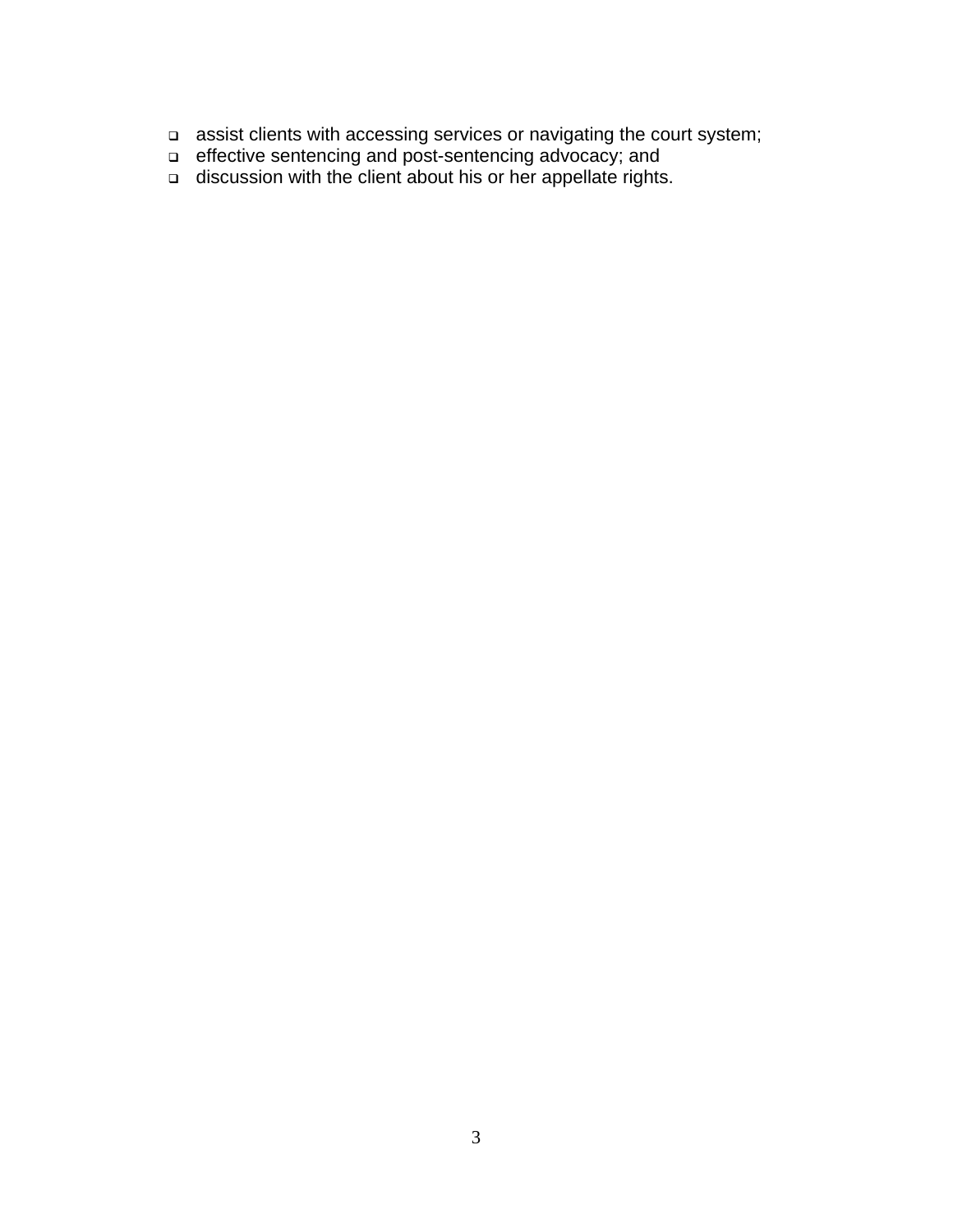#### *Superior Court of the District of Columbia, Criminal Division Attorney Practice Standards for Criminal Defense Representation*

#### **Statement of Intent**

D.C. Code § 11-2602 (2009) provides that Superior Court judges shall appoint qualified attorneys to represent indigent clients in criminal proceedings under the Criminal Justice Act ("CJA" or "the Act"). Counsel appointed pursuant to the Act "shall in every case be selected from panels of attorneys designated and approved by the courts." *Id*. *See also Plan for Furnishing Representation to Indigents Under the District of Columbia Criminal Justice Act (2008)*, D.C. Court Rules Ann., vol. I, p. 783 (ed. 2009) (hereinafter *Plan for Furnishing Representation*). To comply with the Act, the Chief Judge issued Administrative Order No. 00-26, which requires the Superior Court to establish a panel of qualified attorneys to represent indigents under the Act. Thereafter, the Chief Judge established a panel of attorneys eligible to receive CJA appointments in Superior Court.

To accomplish the goals of the Act and to promote high quality representation for indigents charged with criminal offenses under the D.C. Code, the *Plan for Furnishing Representation* provides that the Superior Court shall maintain panels of attorneys to receive appointments in criminal proceedings "pursuant to procedures prescribed by Administrative Orders currently in effect or subsequently promulgated." *Plan for Furnishing Representation* at p. 783. To this end, the Court, by Administrative Order, seeks to establish standards of practice for attorneys appointed as counsel in matters under the jurisdiction of the Criminal Division. Counsel must comply with these practice standards. The Court will rely on these standards in evaluating the performance and conduct of counsel.

#### *A. Panels, Appointments, Certification, and Training*

#### **A-1 Application Requirements for Admission to the Panel**

Individual attorneys seeking to receive appointments pursuant to the Criminal Justice Act must be selected from the Superior Court's Panel. An attorney seeking to become a member of the Panel must complete an application (which sets forth the qualifications to act as defense counsel in criminal court proceedings); provide a Certificate of Good Standing from the District of Columbia Bar; and certify, in writing, that he or she has read, understands, and agrees to abide by these standards. Additionally, any attorney admitted to the Panel is expected to have read the District of Columbia Rules of Professional Conduct and to have a working knowledge of all Superior Court Rules and District of Columbia statutes governing criminal court proceedings. All newly admitted Panel attorneys must comply with the training requirements set forth below in Section A-2 during the first year of their admission to the Panel. After the first year of admission to the Panel, counsel must comply with the annual training requirements set forth below in Section A-3.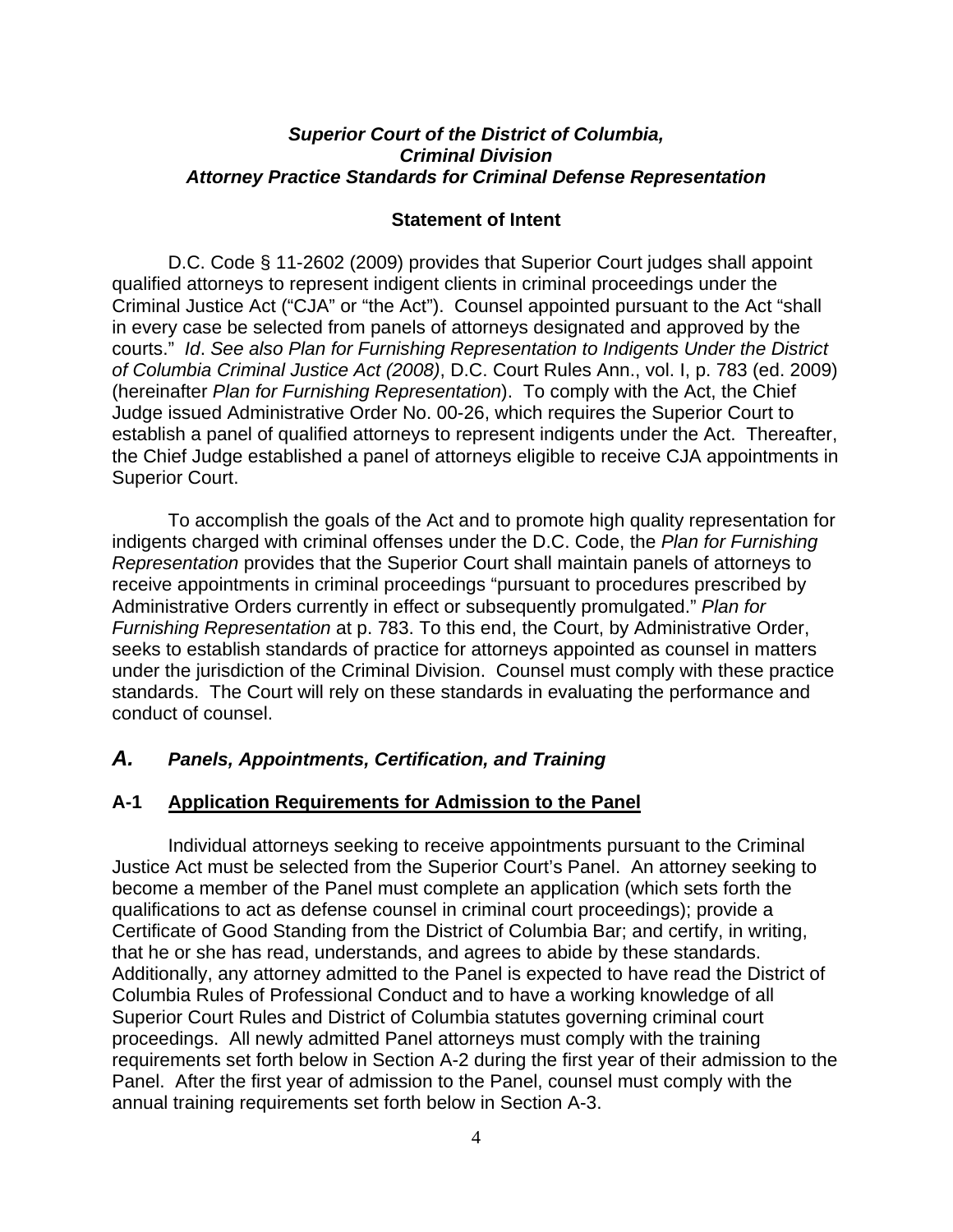## **A-2 Training Requirements for New Panel Members**

 Before appointment to their first case, attorneys who have never been a member of the U.S. Panel, must complete eight hours of training presented by the Superior Court Trial Lawyers' Association and the Public Defender Service. This training shall be devoted to the following categories: the operation of presentment and arraignment court, preventive detention and preliminary hearings, obtaining discovery and filing motions, and the operation of specialty courts and diversion programs. In addition, all new Panel members are required to comply with the Continuing Legal Education ("CLE") requirements of A-3.

As part of the training process, new attorneys are strongly encouraged to seek the advice and input of more experienced lawyers. Correspondingly, experienced attorneys are encouraged to aid new attorneys by providing mentoring, assisting in preparing cases, debriefing following court hearings, and answering questions as they arise.

New applicants are encouraged to "second chair" a felony jury trial in Superior Court. To this end, in the event that a Panel attorney chooses to act in a "second chair" capacity and the Panel attorney of record and the client consent, judges are encouraged to facilitate such representation by allowing the attorney who wishes to act as "second chair" to enter his or her praecipe for the purposes of the trial.

## **A-3 Continuing Legal Education Requirements for All Attorneys**

 All attorneys admitted to the Panel, and who practice in the Superior Court, have a continuing obligation to stay abreast of changes and developments in the law. Counsel should be familiar with substantive criminal law, criminal procedure, and the Superior Court Rules of Criminal Procedure.

 Pursuant to the Chief Judge's Administrative Order 2-33, all Panel attorneys practicing in the Superior Court must complete at least eight hours of CLE each year. Panel attorneys are not permitted to carry over credits from one calendar year to another. Qualifying CLE credits must be satisfied in accordance with the requirements set forth in the Chief Judge's Administrative Order 2-33. Panel attorneys fulfilling the certification training requirement pursuant to Section A-2 are exempted from fulfilling the CLE requirements during the first year of their admission to the Panel.

## *B. General Authority and Duties*

## **B-1 Reasonable Diligence and Promptness**

An attorney appointed in any criminal matter has a duty to advance zealously the interests of the client. All CJA Panel attorneys practicing in the Superior Court shall act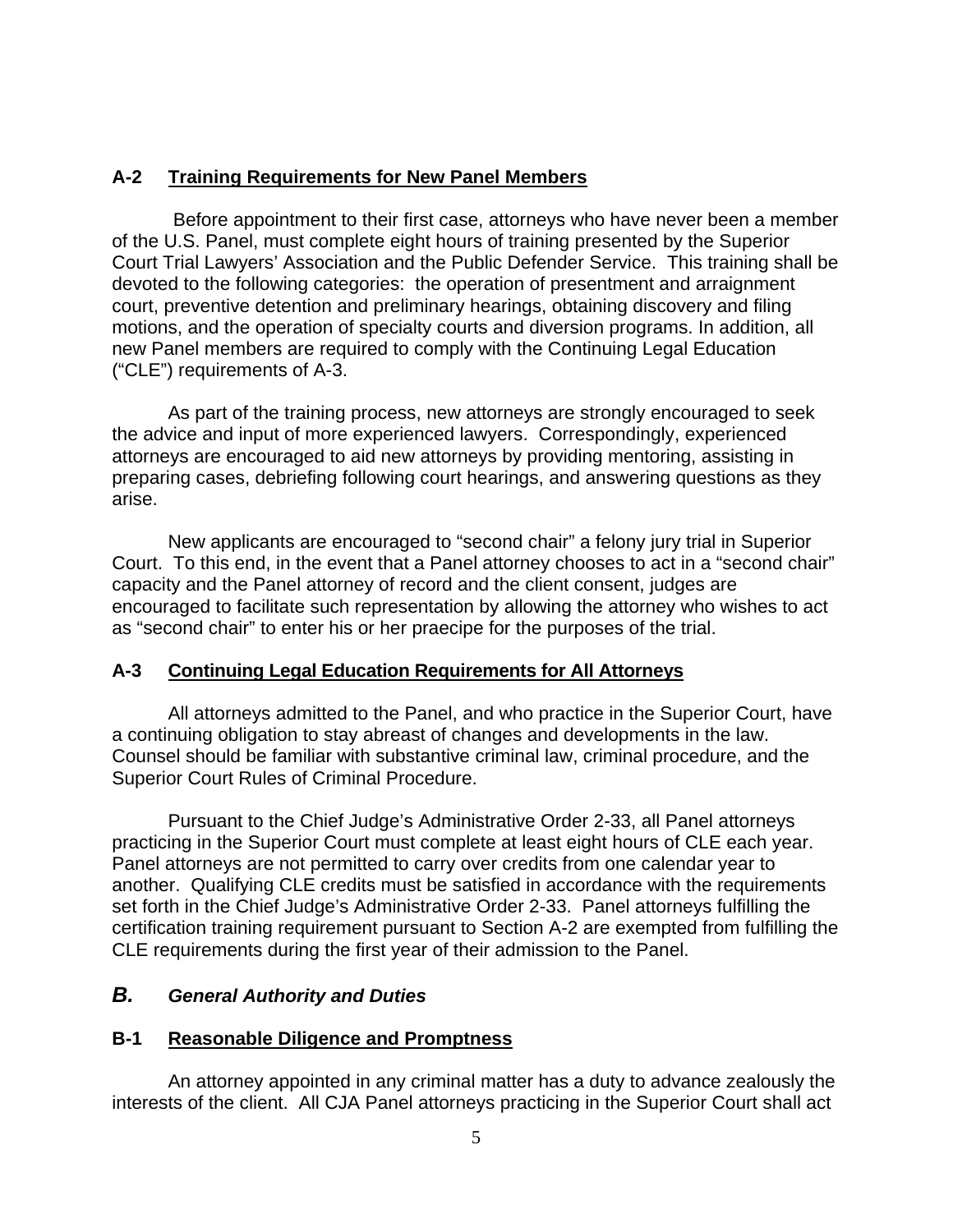diligently and promptly in the representation of their clients. Counsel should avoid unnecessary delay in the disposition of cases, should take steps to inform all parties when delay is unavoidable, should strive to be punctual in attendance in court, and should timely file all motions, requests for discovery, briefs, and other papers.

## **B-2 Case Management**

Counsel should not carry a workload that, by reason of its excessive size or complexity, interferes with the rendering of quality legal service, endangers the client's interest in the speedy disposition of charges, or may lead to the breach of professional obligations. Before agreeing to act as counsel, or accepting appointment by a court, counsel has an obligation to make sure that he or she has sufficient time, resources, knowledge, and experience to offer quality legal services in a particular matter. If, after accepting an appointment, it later appears that counsel is unable to offer effective representation, counsel should consider appropriate case law and ethical standards in deciding whether to move to withdraw or take other appropriate action such as seeking to have a "second chair" attorney appointed to the case. When appropriate, counsel should undertake the following:

- (1) Seeking access to appropriate support services, such as investigative assistance, sign interpreters, and language translators;
- (2) Developing a timeline that identifies the actions to be taken and sets deadlines;
- (3) Thoroughly preparing for all hearings and trials;
- (4) Providing Memoranda of Law to the Court;
- (5) Counseling clients concerning matters related to their case;
- (6) Assessing clients' needs for services and assisting in obtaining those services to the fullest extent possible;
- (7) Serving all filings and communications with the court on all parties pursuant to Superior Court Rules;
- (8) Participating in negotiations, discovery, pretrial conferences, mediation sessions, and hearings;
- (9) Cooperating and communicating civilly with other professionals, the court, and parties in a case; and
- (10) Promptly providing the case file to successor attorneys.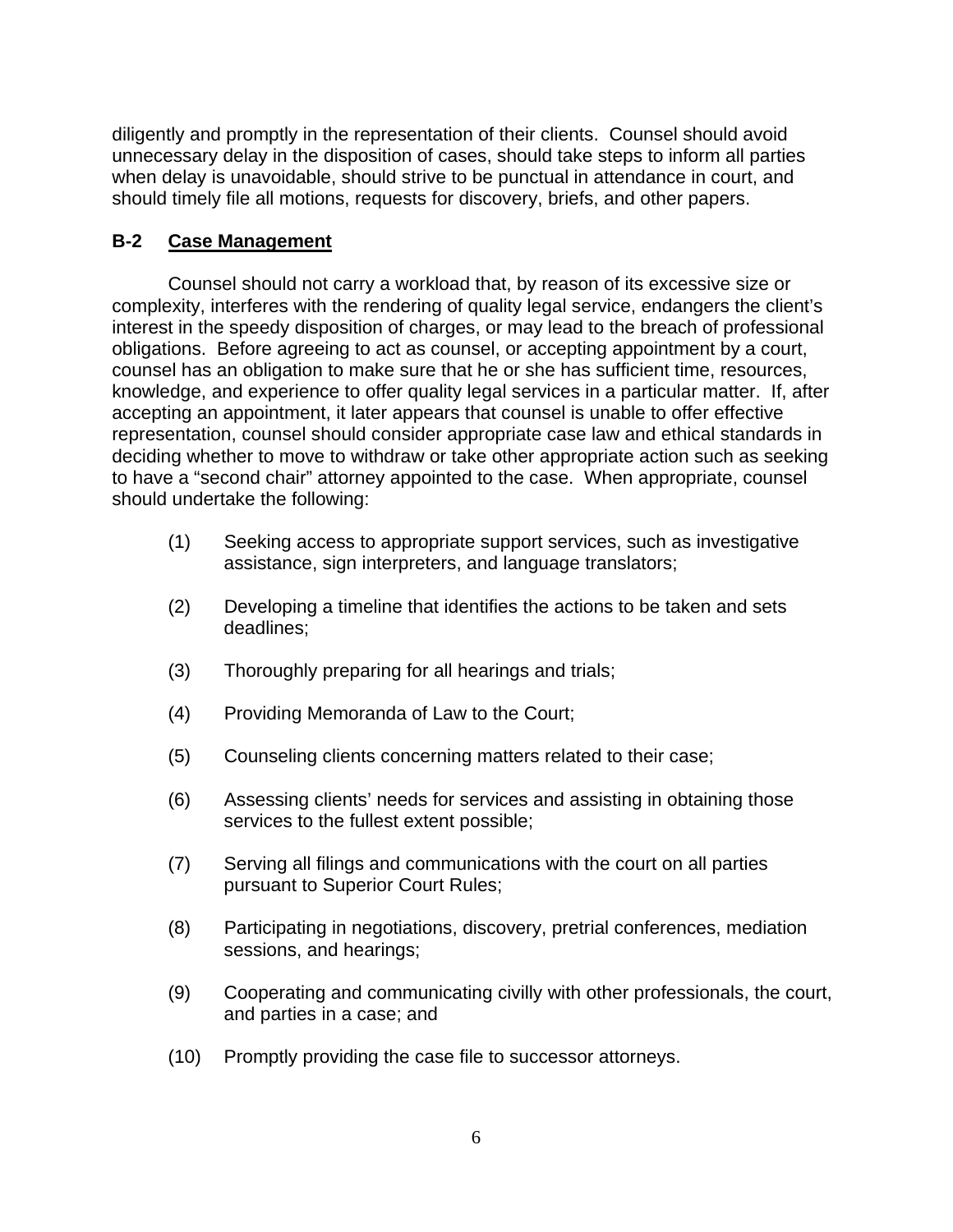## **B-3 Case Organization**

Counsel shall maintain a client case file on each active case. Counsel should maintain information about the case's history and proceedings on or within the client case file so that it is readily discernible. The case file should contain all relevant documents received or produced by the attorney in connection with his or her representation of the client in the case.

## **B-4 Financial Eligibility Determinations**

Counsel must ensure that the client has been interviewed and declared financially eligible for representation under the Criminal Justice Act. *See also* D.C. Code § 11-2602 (2001).

## **B-5 Continuity of Representation**

Counsel shall continue to represent the client from the point of the initial court proceedings through sentencing, and if applicable, post-conviction litigation, and any other related proceedings until the case is closed, unless good cause is shown or otherwise ordered by the court. If counsel is ethically required to withdraw his or her representation in a matter, he or she must do so in a manner that avoids prejudice to the client and must obtain leave of court. Moreover, counsel must provide to the client written notification of the withdrawal, unless such withdrawal occurs during a court proceeding with the client present.

## **B-6 Court Appearances**

At all hearings counsel has an obligation to be prepared and, consistent with client confidentiality and the ethical duty of zealousness, to provide information to the Court on the status of the criminal matter. Additionally, counsel should make efforts to avoid schedule conflicts that prevent counsel from attending a court hearing. If counsel is unable to attend a court hearing or expects to be late due to commitments in other courtrooms or for other reasons, he or she shall notify the courtroom clerk and/or judge's chambers and/or the Chief Judge's Conflicts List. When practicable, and if it will not prejudice the client's interests, counsel should make reasonable efforts to secure an attorney to act as stand-in counsel.

## **B-7 Duties of Stand-In Counsel**

Any attorney appointed to stand in for another at any proceeding must:

- (1) Prepare for the hearing;
- (2) Represent the client zealously as if his or her own client;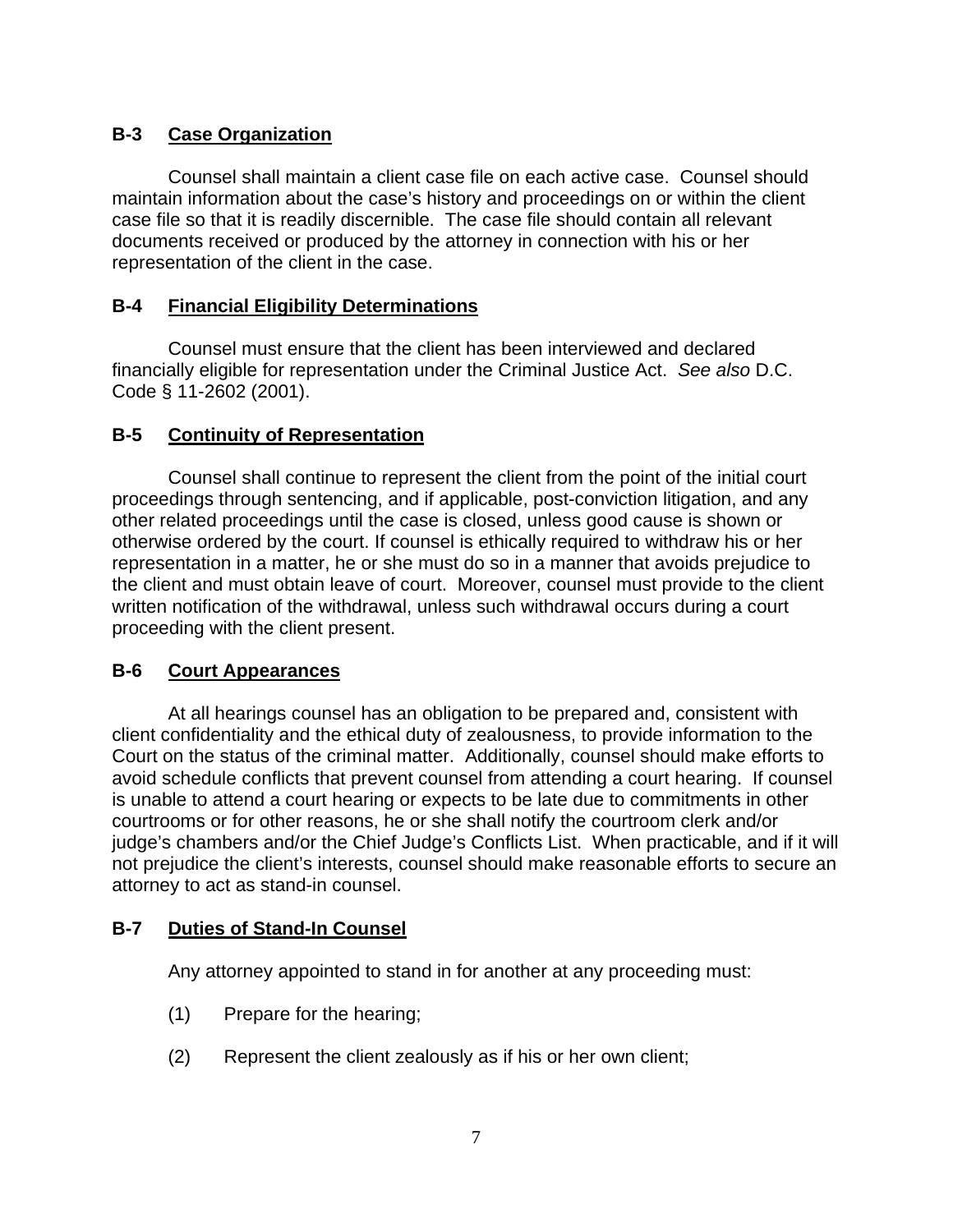- (3) Communicate with counsel of record regarding all upcoming dates and/or hearings; and
- (4) Provide all notes, documents, and discovery (if received) to counsel of record.

Further, in the event that counsel must rely on stand-in counsel to be present at a substantive proceeding, counsel, where practicable, must inform the client prior to the proceeding that there will be stand-in counsel. Additionally, counsel must brief stand-in counsel on the status of the client's case, as well as follow-up with stand-in counsel as soon as possible after the proceeding.

## **B-8 Ethical Obligations and Conflicts of Interest**

Counsel must be knowledgeable of the District of Columbia Rules of Professional Conduct. Counsel must be familiar with his or her ethical obligations including:

- (1) Maintaining a thorough and complete client file;
- (2) Immediately providing a copy of the file to the client upon request;
- (3) Keeping the client informed of the progress of the case; and
- (4) Keeping client information confidential.

Also, counsel must be alert to possible conflicts of interest that would impair counsel's ability to represent a client, and counsel has a duty to seek prompt resolution of conflicts. If, during the course of representing a client, counsel becomes aware of a conflict of interest, counsel must resolve the conflict in accordance with the guidance provided by D.C. ethics rules and opinions. Consistent with Rule 1.6(e)(5) of the D.C. Rules of Professional Conduct, an attorney who is unclear about how to resolve an ethical issue should seek guidance from other experienced attorneys, Special Counsel at the Public Defender Service or the D.C. Bar ([www.dcbar.org\)](http://www.dcbar.org/). Should it be determined that a conflict exists requiring withdrawal, such withdrawal should be requested expeditiously.

## *C. Attorney-Client Relationship*

## **C-1 Role of Counsel for Defendant**

The lawyer's principal duty is the representation of the client's legitimate interests. Thus, counsel should seek the lawful objectives of the client and should not substitute counsel's judgment for that of the client. The potential for conflict of interest between an accused and counsel's other current or former clients should be clearly recognized and acknowledged. In every such case, the attorney should assess the potential for a divided loyalty and resolve the conflict appropriately.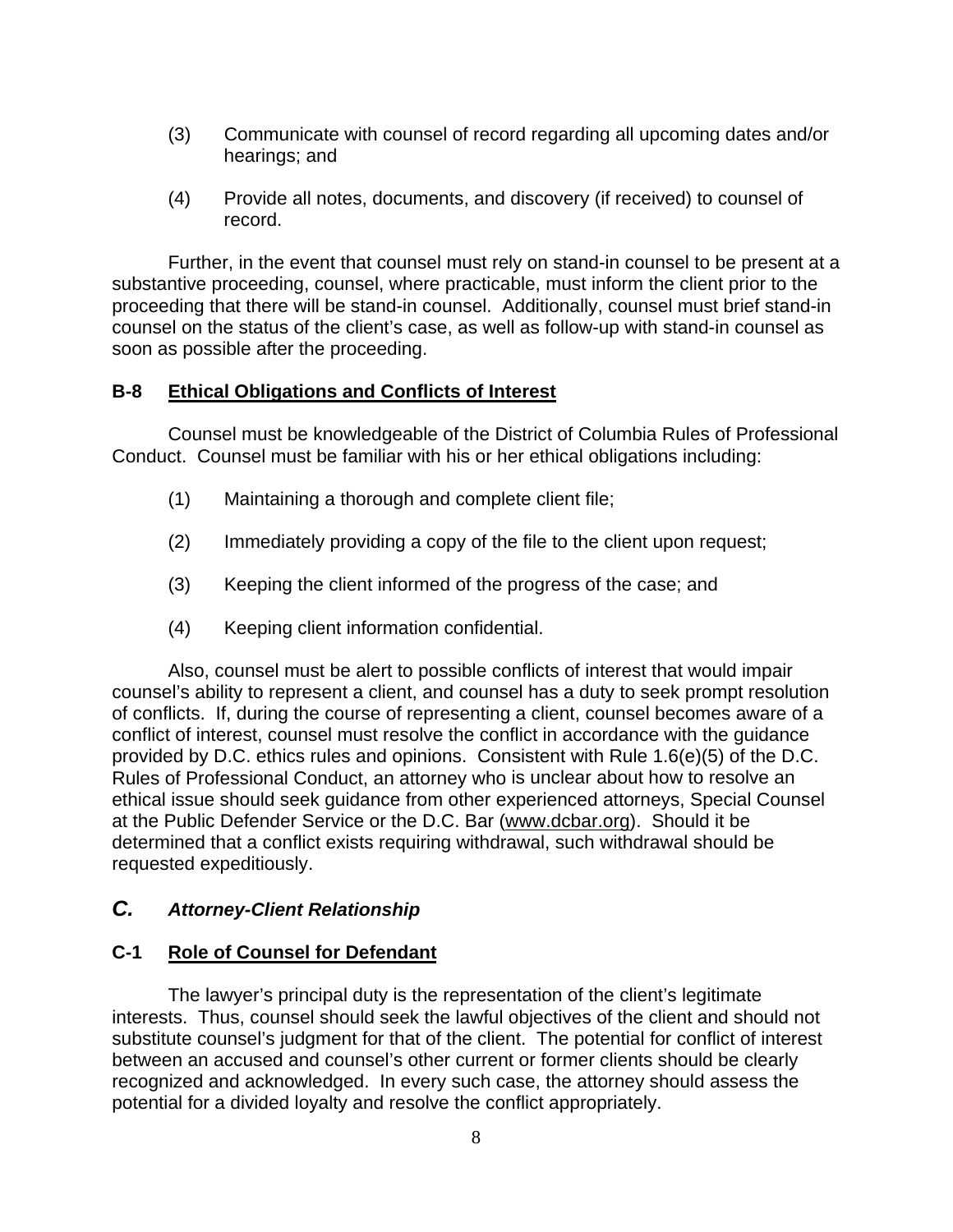## **C-2 Protecting Confidentiality of Communication and Proceedings in General**

 Confidential communications between defense counsel and the client should be conducted in private. When necessary, counsel should make the appropriate request to court officials, detention staff, and others to provide necessary accommodations for private discussions between counsel and client. Counsel should comply with all confidentiality statutes, rules, and procedures that govern the dissemination of information concerning the representation.

## **C-3 Meeting with the Client**

Counsel shall conduct a substantive in-person client interview as soon as practicable. In all cases counsel must attempt to maintain regular contact with the client to inform the client and to enable counsel to advocate diligently for the client's interests and needs.

## **C-4 Barriers to Communication with Clients**

Counsel should address barriers to communication, such as differences in language or literacy, or mental/physical disability. In the event that counsel is not able to communicate with the client because of either language differences or mental disability, the attorney should take steps that are reasonably necessary to communicate with the client. Such steps may include having counsel obtain appropriate accommodations and expert assistance, including an interpreter for pre-trial preparation, interviews, and investigation, as well as for in-court proceedings.

### **C-5 Preparing for and Conducting the Initial and Follow-up Meetings with the Client**

Prior to the initial meeting, counsel should, where practicable:

- (1) Be familiar with the elements of the offense and the potential punishment;
- (2) Obtain copies of any relevant documents that are available, including copies of any charging documents, law enforcement reports, and recommendations and reports made by Pretrial Services Agency representatives concerning pretrial release;
- (3) Be familiar with the legal criteria for determining pretrial release and the procedures that will be followed in making that determination;
- (4) Be familiar with the different pretrial release and detention options and conditions the court may set and whether private or public agencies are available to act as a custodian upon the client's release; and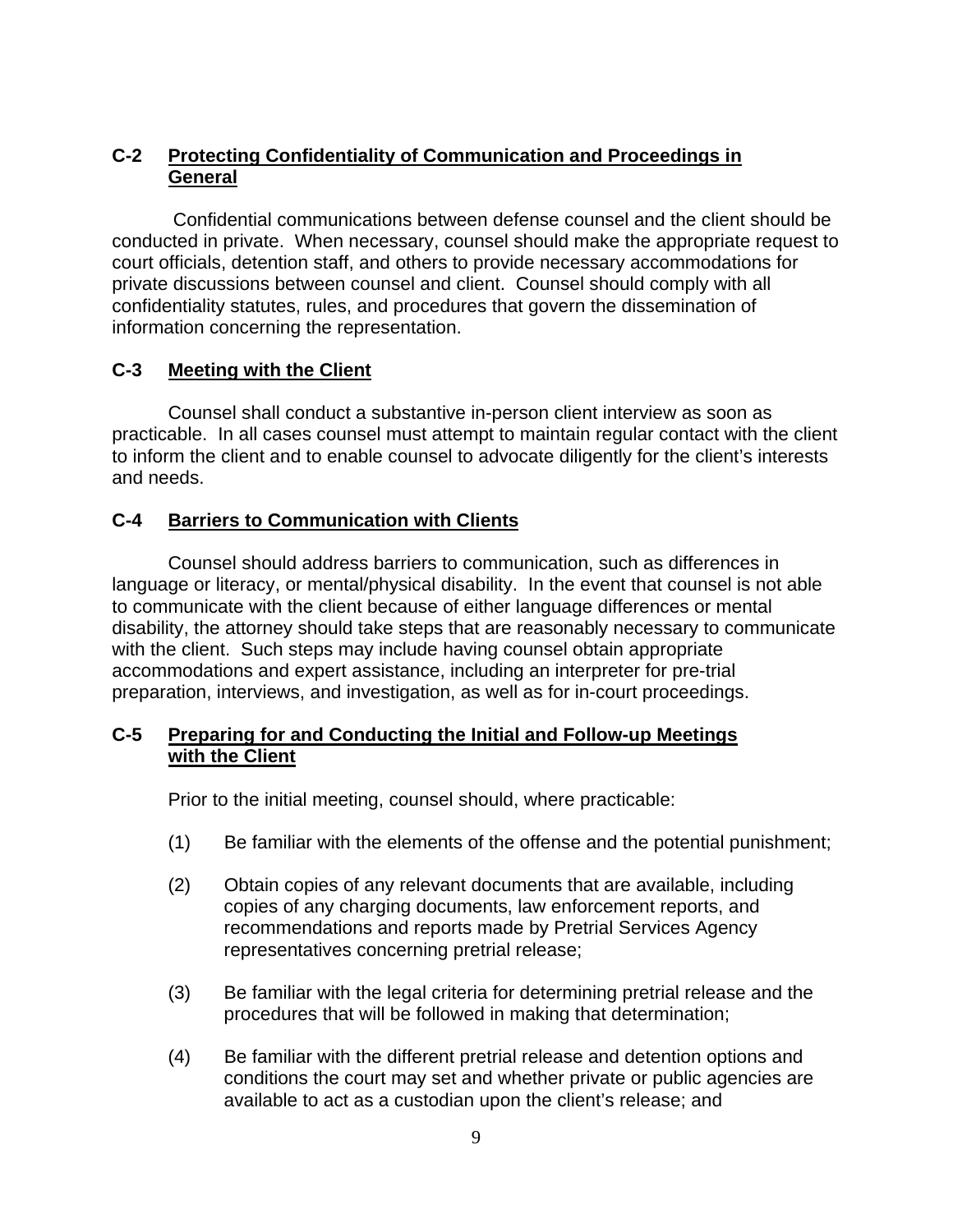(5) Be familiar with any procedures available for reviewing the trial judge's determination of level of detention and/or conditions of release.

At the initial meeting, counsel should endeavor to:

- (1) Explain the nature of the allegations, what the government must prove, and the likely and maximum potential consequences;
- (2) Explain the role of counsel, the attorney-client privilege and its limits, and advise about the consequences of the client discussing the facts of the case with others without first consulting with the attorney;
- (3) Explain the procedures that will be followed in setting the conditions of pretrial release;
- (4) Explain the type of information that will likely be requested in any other interview the client may have (e.g., with court staff, Pretrial Services Agency, and forensic or mental health evaluators);
- (5) Provide a general procedural overview of the progression of the case, where possible;
- (6) Provide client with information regarding how counsel can be readily reached generally within one business day;
- (7) Consider scheduling the next client meeting;
- (8) Provide realistic answers, where possible, to the client's most urgent caserelated questions;
- (9) Consider discussing what arrangements will be made, if any, to address the client's most critical needs (e.g., medical attention, request for separation during detention or contact with family or employers);
- (10) Discuss the facts surrounding the allegations against or affecting the client;
- (11) Identify any possible witnesses who should be located;
- (12) Obtain information relevant to potential motions issues;
- (13) Discuss evidence that should be preserved;
- (14) Where appropriate, discuss evidence of the client's competence to stand trial and/or mental state at the time of the offense;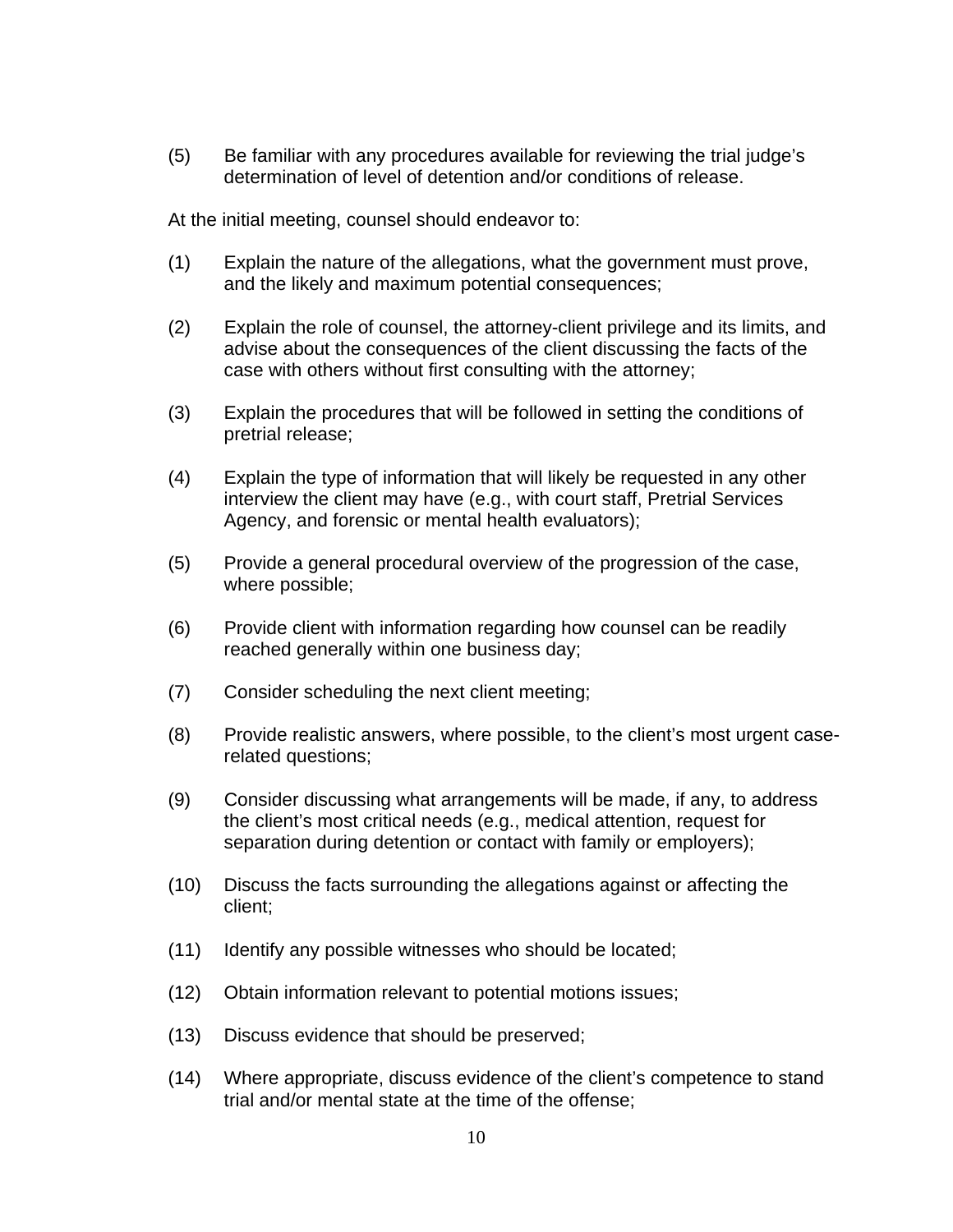- (15) Discuss the client's physical and mental health and educational background as related to the case and whether to obtain a signed release authorizing the attorney and/or his or her agent to obtain medical or other relevant official records related to the client;
- (16) Discuss the client's past adult and juvenile record, if any, including arrests in this and other jurisdictions, and history of client's compliance with orders to appear in court. Counsel should also determine whether the client has any pending charges or is on probation, parole, or supervised release, and determine the client's past or present performance under supervision; and
- (17) If the client is not detained, obtain the client's contact information, including family members or friends, who are likely to know the client's whereabouts when urgent communication is necessary.

#### **C-6 Duty to Keep Client Informed**

Counsel should maintain regular contact with the client during the course of the case and especially before court hearings. Counsel should promptly respond to telephone calls and other types of contact from the client, where possible, within one business day or a reasonable time thereafter. Counsel has a continuing duty to keep the client informed of developments in the case and the progress of preparing the defense, and should promptly comply with reasonable requests for information from the client. When on vacation or otherwise unavailable for a considerable length of time, counsel shall make reasonable efforts to provide emergency contact information and/or arrange to have back-up counsel who can respond to client emergencies.

#### **C-7 Advising the Client**

Counsel should advise the client with complete candor about all aspects of the case, including a candid assessment of the possible outcomes. Counsel should not intentionally understate or overstate the risks, hazards, or prospects of the case to exert undue influence on the client's decision as to the entry of a plea. Counsel should explain developments in the case to the extent reasonably necessary to permit the client to make informed decisions regarding the representation. Counsel should inform the client of all court hearings and the need to attend. Counsel should advise the client about the consequences of non-compliance with court orders.

#### **C-8 Distinguishing Between Client and Attorney Decisions**

Certain decisions relating to the conduct of the case are to be decided by the client, and defense counsel decides others. Decisions that are to be made by the client after full consultation with counsel include whether to enter a plea, whether to waive jury trial, whether the client will testify, and other important decisions as appropriate under case law. While the client is not the final arbiter as to the conduct of the defense,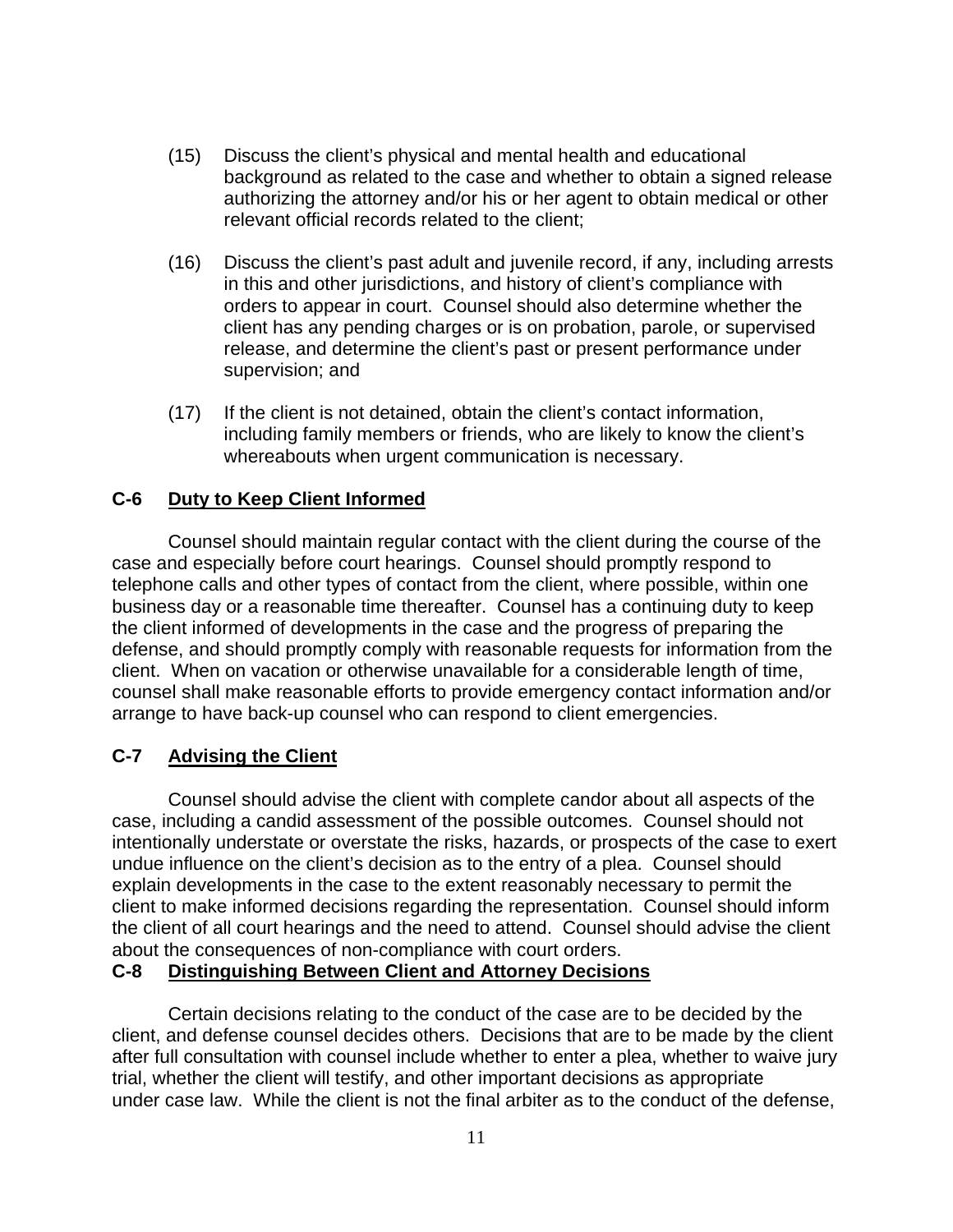the lawyer has a duty to consult with the client about defense strategy. Strategic and tactical decisions should be made by defense counsel after consultation with the client, where feasible and appropriate. Such decisions include what witnesses to call, whether and how to conduct cross-examination, what pre-trial and trial motions should be made, and what evidence should be introduced at hearings or trial.

#### **C-9 Client Plea Discussions**

Counsel should explore with the client the possibility of reaching a negotiated plea of the charges rather than proceeding to trial, and whether it promotes the client's interests. In doing so, counsel should fully explain the rights that would be waived by a decision to enter a plea and not to proceed to trial. Counsel should ordinarily obtain the consent of the client before entering into any plea negotiation. Counsel should keep the client fully informed of any continued plea discussion and negotiations and convey to the accused any offers made by the prosecution for a negotiated disposition. Counsel should not accept or reject any plea agreement without the client's express authorization. The existence of ongoing tentative plea negotiations with the prosecution should not prevent counsel from taking steps necessary to prepare a defense.

#### **C-10 Respecting Client Decisions**

Where an attorney believes that the client's desires are not in the client's best interest, the attorney may attempt to persuade the client to change his or her position. If the client remains unpersuaded, however, the attorney should assure the client that he or she will defend the client vigorously within the bounds of the law and the D.C. Code of Professional Conduct.

### *D. Pre-Trial Actions*

#### **D-1 Detention Hearing**

Counsel has an obligation to consult with the client regarding the available conditions of release, to consider the client's wishes, and to advocate the express interests of the client. Counsel should consider the range of alternatives to secure detention, including halfway houses and treatment options available through the community such as drug and alcohol treatment facilities, detox facilities, electronic monitoring, acute mental health facilities, stay-away orders, and other non-secure community-based alternatives. Counsel should be prepared to present to the appropriate judicial officer a statement of the factual circumstances and the legal criteria supporting a request for release and make a proposal concerning conditions of release. Counsel should adequately explain the conditions of release to the client.

If the client is not released, he or she should be advised of the right to have the decision to detain reviewed, and counsel should seek review if requested. If the client continues to be detained, counsel should advise the client of the right to appeal and the advantages and disadvantages of doing so. Where the client is unable to obtain pretrial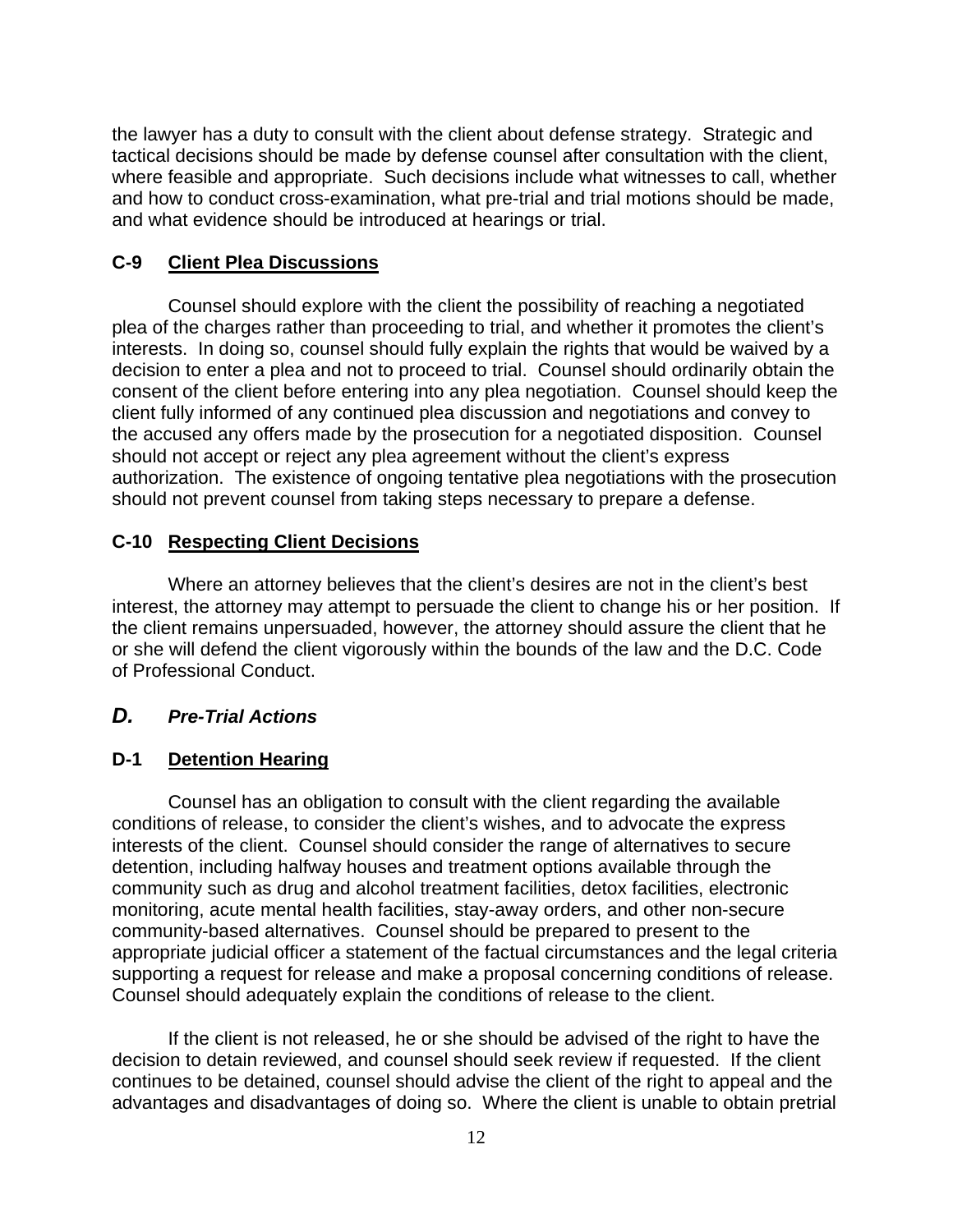release, counsel should inform the court and the detention facility personnel about any medical, psychiatric, or security needs of the client, if appropriate.

## **D-2 Probable Cause Determination**

The attorney should decide his or her strategic goals prior to the preliminary hearing or detention hearing. The attorney should anticipate the government's prima facie case and be prepared for cross-examination. An attorney should take steps to see that the hearing is conducted within the statutory timeframe, unless there are strategic reasons for not doing so. In preparing for the hearing, the attorney should:

- (1) Know the elements of each of the offenses alleged;
- (2) Know the law regarding the probable cause standard; and
- (3) Obtain factual information available concerning probable cause through investigation and witness interviews as the circumstances of the case require.

 With consent of the client, an attorney may waive the preliminary hearing or detention hearing where there are valid reasons for doing so.

## **D-3 Investigation**

Counsel should conduct a prompt and diligent independent case investigation if appropriate. The nature and extent of the investigation will be governed by the specific facts of the case and the goals of the client. Curtailment of the scope of the investigation must be thoroughly discussed with the client, who should be informed of all the risks and benefits.

 Counsel should be familiar with the evidence in the case, including the scene(s) of the alleged offense(s) and the circumstances existing at the time of the alleged incident (e.g., weather, time of day, and lighting conditions). Counsel should consider hiring experts if warranted by the case. The investigation should also include efforts to secure relevant information in the possession of the prosecution and law enforcement authorities, including:

- (1) Client, complainant, or witness records, if appropriate;
- (2) 911 tapes, inter-officer radio transmissions, and dispatch reports; and
- (3) Civilian police officer complaints and internal affairs files, and other investigation records.

The investigation should also include, but is not limited to: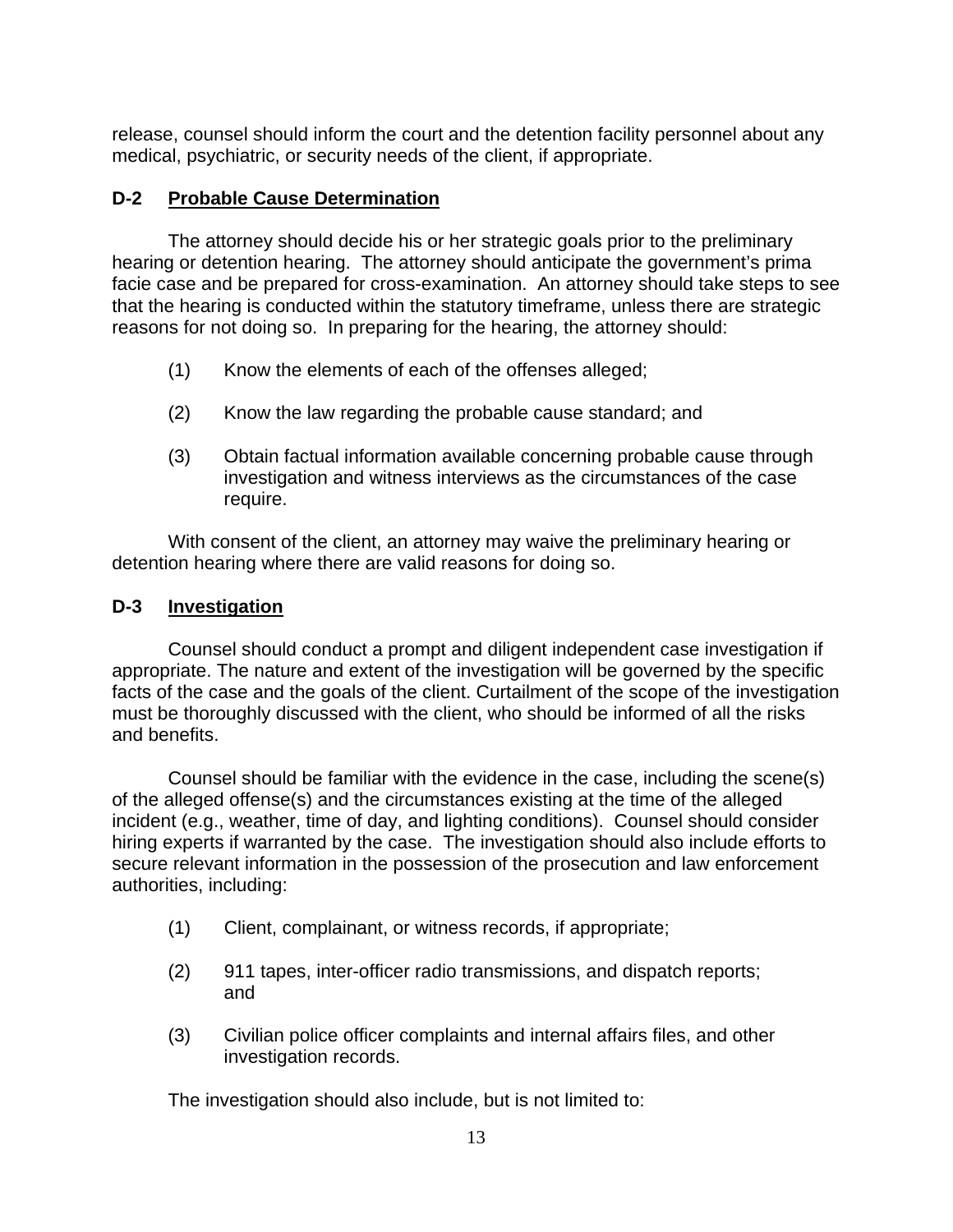- (1) Interviewing the client and relevant witnesses identified by the client or by other means;
- (2) Reviewing the client's records including educational, psychological, psychiatric, medical, substance abuse treatment, law enforcement, and court files; and
- (3) Photographing, mapping, and measuring the crime scene when relevant.

#### **D-4 Discovery**

 At all stages of the proceedings, counsel should be alert to opportunities for obtaining discovery as permitted by law. Through Super. Ct. Crim. R..16, *Rosser* letters, *United States v. Rosser*, 381 A.2d 598 (D.C. 1977), and *Brady* requests, *Brady v. Maryland*, 373 U.S. 83 (1963), counsel has a duty to pursue, as soon as practicable, both formal and informal discovery unless a sound tactical reason exists for not doing so. In considering discovery requests, counsel should evaluate any reciprocal discovery obligations that may be triggered by a particular discovery demand and consider the strategic implications of the discovery request.

### **D-5 Filing Pleadings**

When appropriate, counsel must file motions, requests for discovery, and responses and answers to pleadings filed by other parties. These pleadings should be thorough, accurate, and timely. All motions must be served on parties pursuant to Superior Court Rules. Counsel shall consider all potentially appropriate motions so that the absence of pretrial motions is the result of professional choice rather than negligence or error.

Among the issues counsel should consider addressing in a pretrial motion are:

- (1) The pretrial detention or release conditions of the accused;
- (2) The constitutionality of any applicable statute(s);
- (3) Potential defects in the charging process, including lack of jurisdiction;
- (4) The sufficiency of the complaint or indictment;
- (5) The propriety and prejudice of any joinder of charges or defendants in the charging document;
- (6) The discovery obligations of the prosecution and the reciprocal discovery obligations of the defense;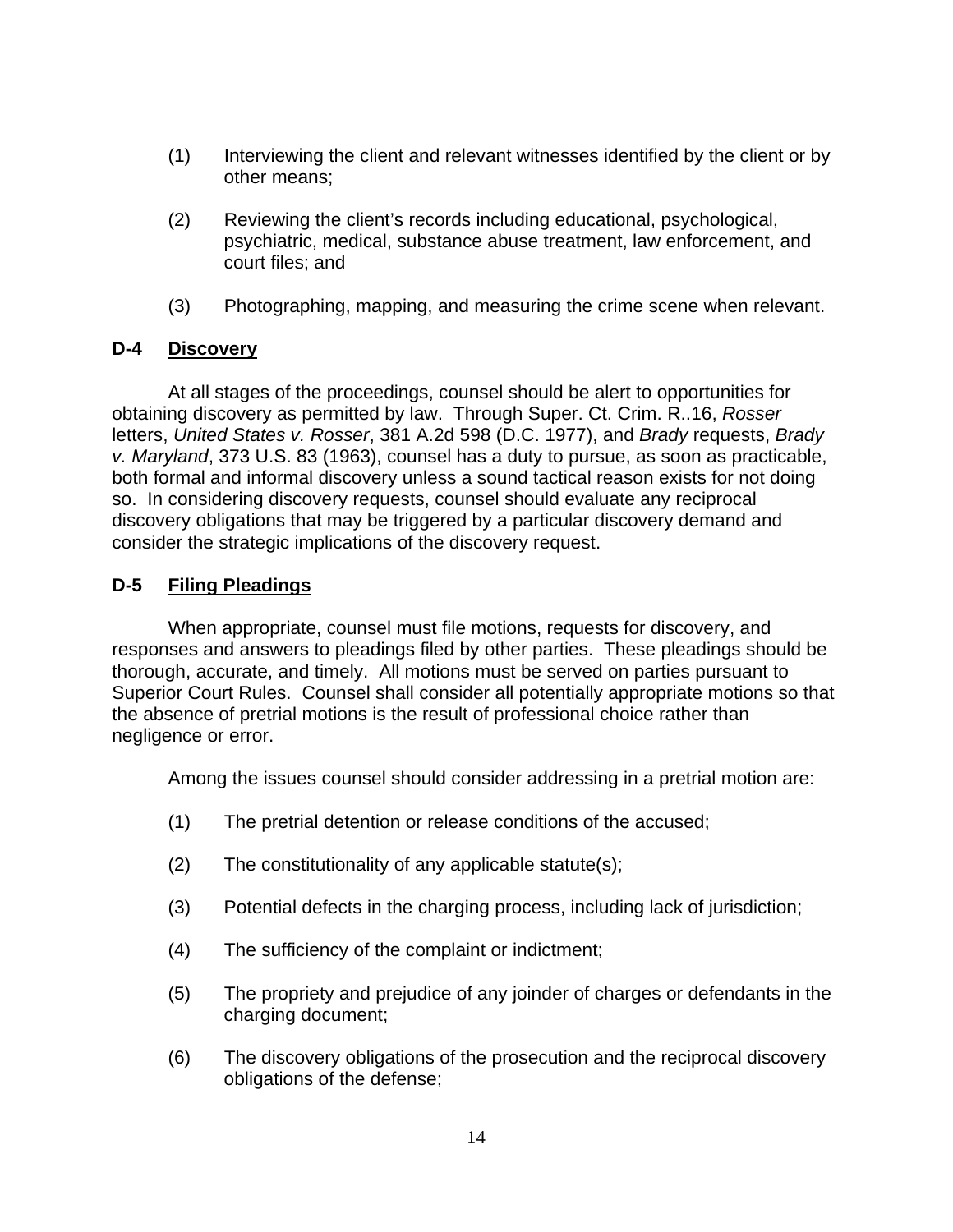- (7) The suppression of evidence gathered as a result of violations of the Fourth, Fifth, or Sixth Amendments to the United States Constitution, or corresponding or additional statutory provisions, including:
	- a. the fruits of illegal searches or seizures;
	- b. involuntary statements or confessions;
	- c. statements or confessions obtained in violation of the accused's right to counsel or privilege against selfincrimination; and
	- d. unreliable identification evidence which would give rise to a substantial likelihood of irreparable misidentification.
- (8) Access to and funds for experts, investigators, interpreters, or other resources the client cannot obtain for himself or herself because of indigence;
- (9) A defendant's request for a continuance in order to adequately prepare the case;
- (10) Matters of trial evidence which may be appropriately litigated by means of a pretrial motion in limine;
- (11) Matters of trial or courtroom procedure;
- (12) Non-suggestive identification procedures (e.g., lineup or its equivalent, testimony with client out of view, etc.) where strategically indicated and desired by the client; and
- (13) Request for speedy trial or dismissal for lack of speedy trial.

### **D-6 Negotiated Pleas**

 Counsel should participate in plea negotiations to seek the best result possible for the client consistent with the client's interests and directions to counsel. Counsel should consider narrowing contested issues or reaching global resolution of all charges. Prior to entering into any negotiations, counsel shall have sufficient knowledge of the strengths and weaknesses of the client's case, or of the issue under negotiation, to enable counsel to advise the client of the risks and benefits of a plea agreement.

### **D-7 Trial Preparation**

Counsel should develop and continually reassess the theory of the case based on investigation and discovery. To the extent possible, counsel should develop a witness list in advance of trial, and subpoena witnesses and obtain records in a timely manner. Counsel should set aside adequate time to prepare witnesses and exhibits beforehand. Counsel should communicate with the client in advance of trial, attempt to resolve issues prior to trial, and conduct necessary legal research on relevant topics.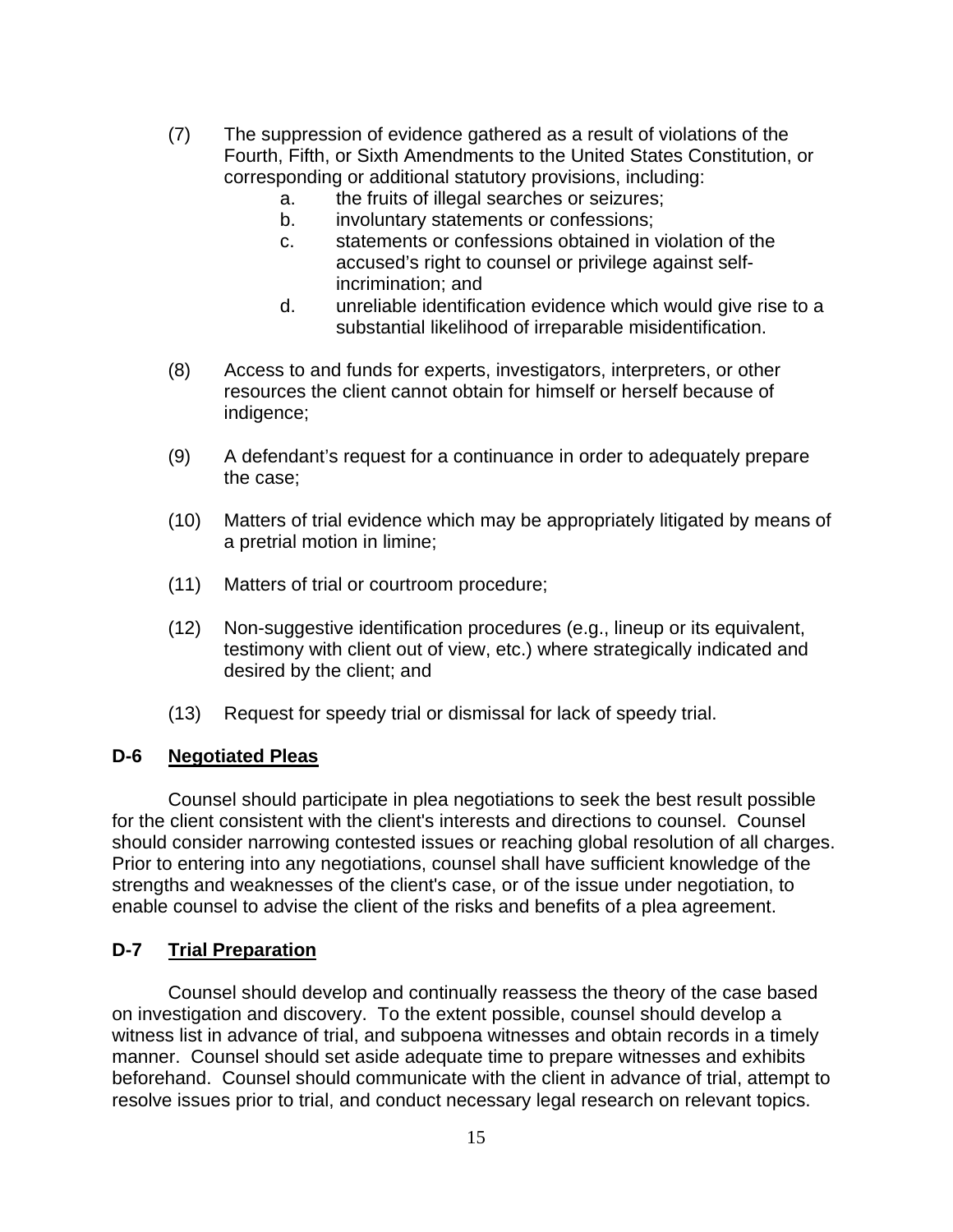## *E. Hearings*

## **E-1 Motion Hearings**

When a hearing on a motion requires the presentation of evidence, counsel's preparation for the evidentiary hearing should include:

- (1) Investigation, discovery, and research relevant to the claim advanced;
- (2) The subpoenaing of all helpful evidence and witnesses, including witness preparation; and
- (3) A full understanding of the burdens of proof, evidentiary principles, and trial court procedures applicable to the hearing, including an assessment of the benefits and disadvantages of having the client testify.

## **E-2 Court Appearances**

Counsel should be prepared for and attend all hearings, and should participate in all telephone or other conferences with the court. If counsel has a conflict, he or she should call the court's conflict line and notify the courtroom clerk and/or judge's chambers if possible.

## **E-3 Experts**

Counsel should, where appropriate, request from the court funds to retain experts and/or other professionals to provide consultation and testimony regarding issues in the case, evaluations of the client and others, and tests of physical evidence. Counsel should secure the assistance of experts where it is necessary or appropriate to:

- (1) The preparation of the defense;
- (2) An adequate understanding of the prosecution's case; or
- (3) Rebut the prosecution's case.

## **E-4 Client and Witness Testimony**

Counsel should explain to the client and the witnesses, if appropriate, what is expected to happen before, during, and after each hearing. Counsel should make all reasonable efforts to prepare the client and defense witnesses for both direct and crossexamination.

## **E-5 Motions and Objections**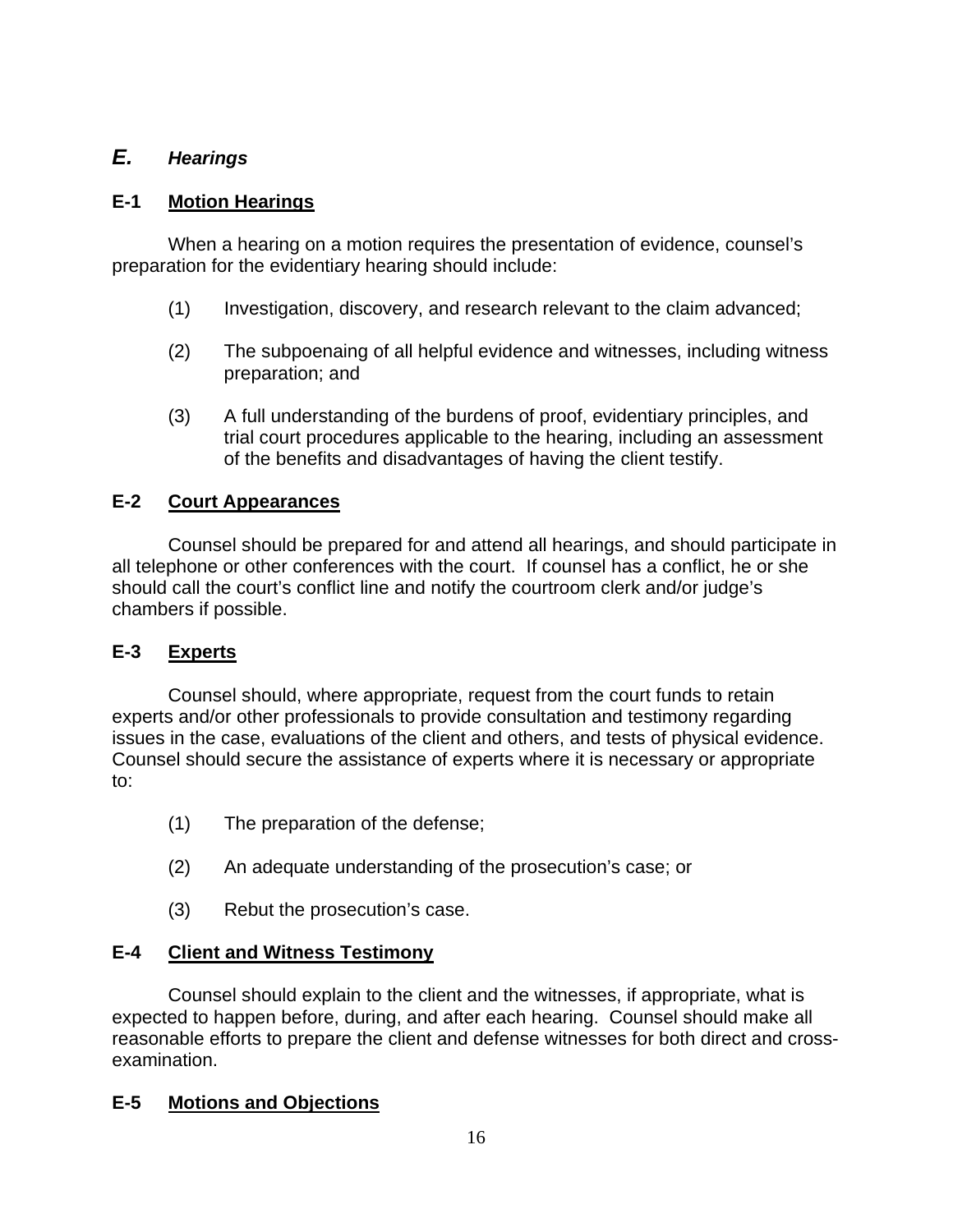Counsel should make appropriate motions and evidentiary objections during hearings to advance the client's position and to preserve the issue for appeal in the event of a conviction. Counsel should file appropriate motions with memoranda of points and authorities and proposed orders in support of the client's position.

#### **E-6 Presentation of Evidence**

When necessary to advance the client's position, counsel must present and cross-examine witnesses, and prepare and present exhibits.

## *F. Trial Preparation*

### **F-1 General Trial Preparation**

The decision to proceed to trial rests solely with the client. Counsel should develop a defense theory of the case in consultation with the client.

Where appropriate, counsel should have the following materials available at the time of trial:

- (1) Copies of all relevant documents filed in the case;
- (2) Relevant documents prepared by investigators;
- (3) Voir dire questions;
- (4) Outline or draft of opening statement;
- (5) Cross-examination plans for prosecution witnesses;
- (6) Direct examination plans for defense witnesses;
- (7) Copies of defense subpoenas;
- (8) Prior statements of prosecution witnesses (e.g., transcripts and police reports) and expert reports;
- (9) Prior statements of defense witnesses;
- (10) Reports from defense experts;
- (11) List of all defense exhibits and the witnesses through whom they will be introduced;
- (12) Originals and copies of all documentary exhibits;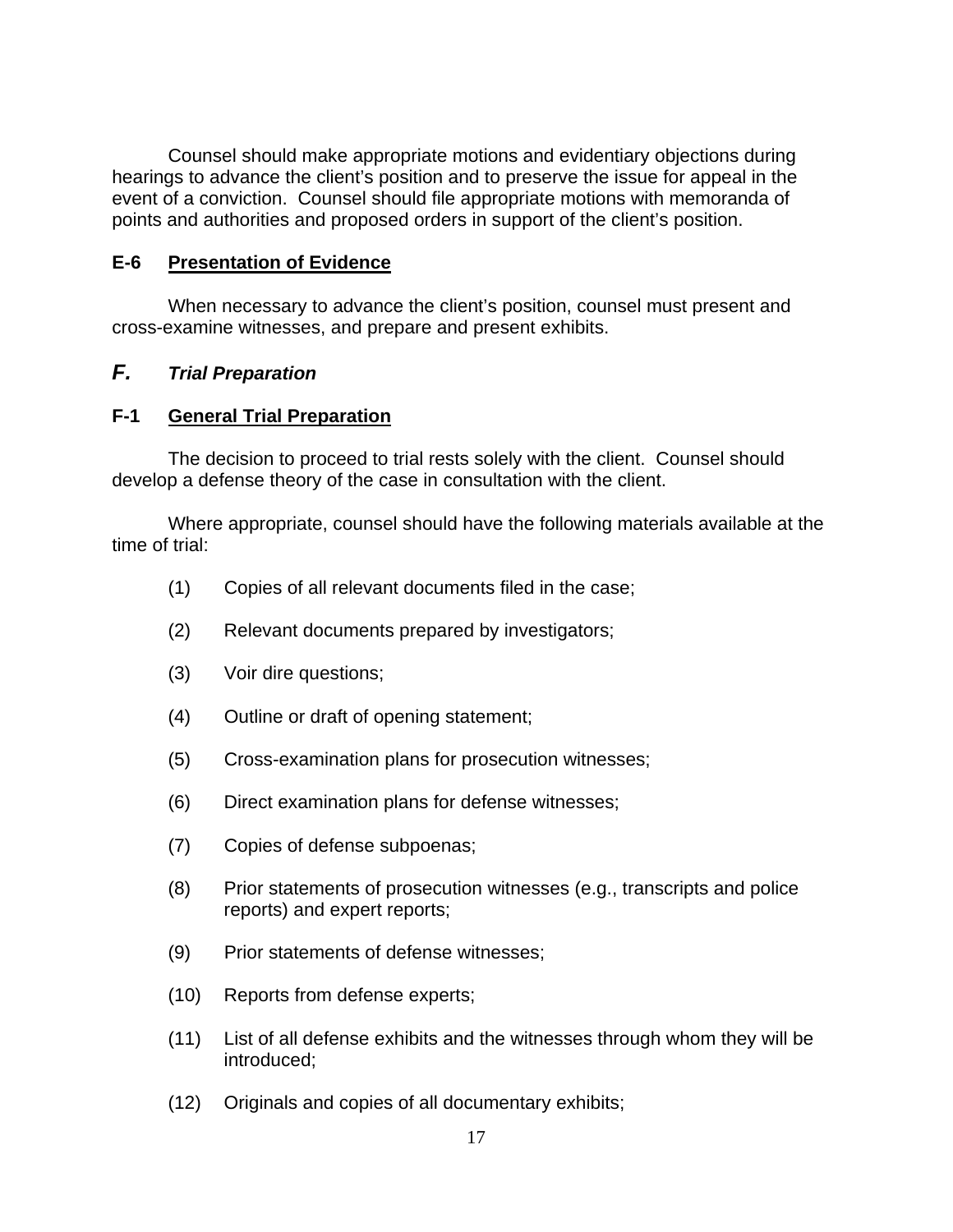- (13) Proposed jury instructions with supporting case citations;
- (14) Copies of all relevant statutes and cases;
- (15) Outline or draft of closing argument; and
- (16) Proposed verdict form if there is more than one charge or the likelihood of lesser included offenses.

Counsel should be fully informed as to the rules of evidence and the law relating to all stages of the trial process, and should be familiar with legal and evidentiary issues that can reasonably be anticipated to arise in the trial. Throughout the trial process, counsel should endeavor to establish a proper record for appellate review. As part of the effort, counsel should request, whenever necessary, that all trial proceedings be recorded.

Where appropriate, counsel should advise the client as to suitable courtroom dress and demeanor. If the client is incarcerated, counsel should be alert to the possible prejudicial effects of the client appearing before the jury in jail or other inappropriate clothing. Counsel should plan with the client the most convenient system for conferring throughout the trial. Where necessary, counsel should seek a court order to have the client available for conferences.

Throughout preparation and trial, counsel should consider the potential effects that particular actions may have upon sentencing if there is a finding of guilt.

#### **F-2 Voir Dire and Jury Selection**

Where appropriate, in advance of trial, counsel should obtain the trial judge's procedures for jury selection, including topic lists, whether each juror will be questioned individually, whether the attorneys can conduct voir dire, and whether each juror can be questioned in the jury room. Counsel should be familiar with the procedures by which a jury venire is selected and be alert to any potential legal challenges to the composition or selection of the venire. Counsel should also be familiar with the trial judge's procedures for selecting a jury from a panel of the venire, and should be alert to any potential legal challenges to these procedures. Prior to jury selection, counsel should seek to obtain a prospective juror list.

If appropriate, counsel should file a list of voir dire questions that counsel would like posed to the jury. These questions should be narrowly tailored to the specific facts of the case and designed with the purpose of eliciting information about the prospective jurors' attitudes and conveying legal principles that will be relevant to the defense case.

Counsel should be familiar with the law concerning peremptory strikes, "for cause" challenges, and constitutional challenges, including *Batson v. Kentucky*, 476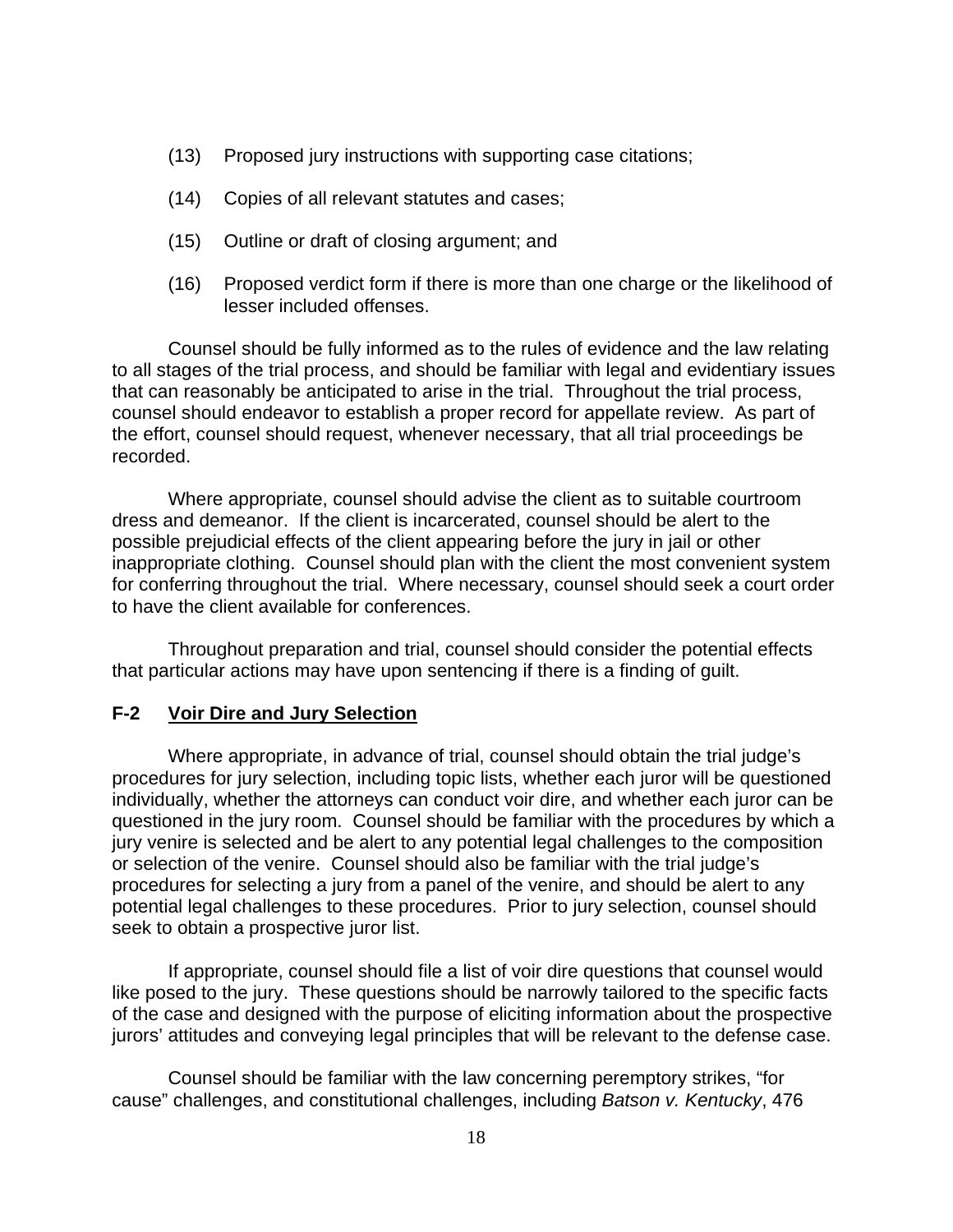U.S. 79 (1986) and its progeny. Counsel should also be familiar with the law concerning mandatory and discretionary voir dire inquiries. Where appropriate, counsel should consider whether to seek expert assistance in the jury selection process.

Counsel should consider challenging for cause all persons about whom a legitimate argument can be made for actual prejudice or bias relevant to the case. Where a challenge for cause has been denied, counsel should make relevant arguments to protect the record for appeal.

## **F-3 Opening Statement**

Counsel should be familiar with the law and the individual trial judge's rules regarding the permissible content of an opening statement. Prior to delivering an opening statement, counsel should seek sequestration of witnesses, unless there is a strategic reason for not doing so.

Counsel should consider the strategic advantages and disadvantages of disclosure of particular information during opening statement, and of deferring the opening statement until the beginning of the defense case.

Counsel should have a clear objective as to the purpose of the opening statement, (e.g., self-defense, insufficient evidence, or misidentification). Counsel's objective in making an opening statement may include the following:

- (1) To provide an overview of the defense case;
- (2) To identify the weaknesses of the prosecution's case;
- (3) To emphasize the prosecution's burden of proof;
- (4) To summarize the testimony of witnesses, and the role of each in relationship to the entire case;
- (5) To describe the exhibits that will be introduced and the role of each in relationship to the entire case;
- (6) To clarify the jurors' responsibilities; and
- (7) To state the ultimate inferences that counsel wishes the jury to draw.

Counsel should be prepared to object to the prosecutor's opening statements when legally appropriate. Whenever the prosecutor oversteps the bounds of a proper opening statement, counsel should consider objecting, requesting a mistrial, or seeking cautionary instructions, unless tactical considerations weigh against any such objections or requests. Such tactical considerations may include, but are not limited to: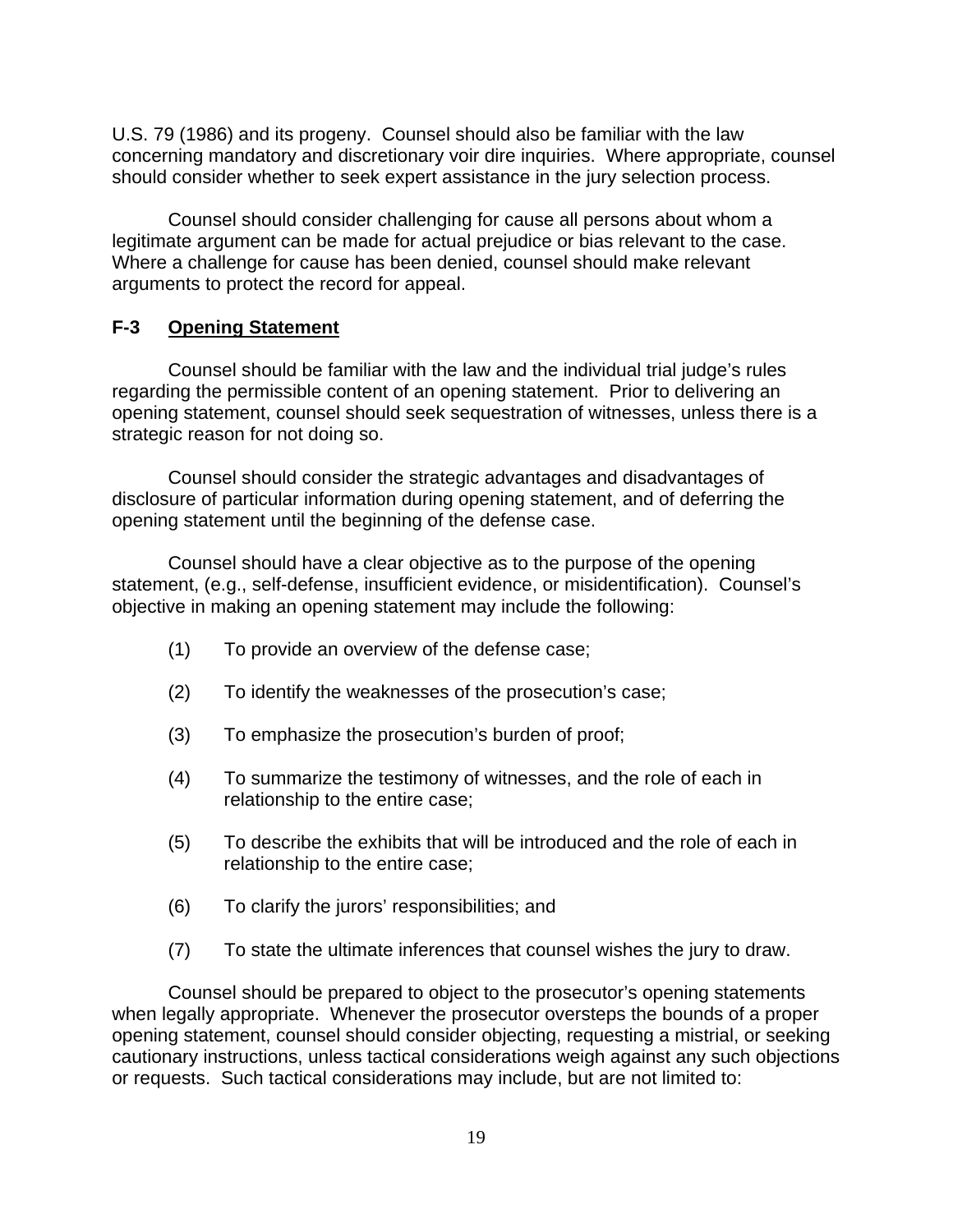- (1) The significance of the prosecutor's error;
- (2) The possibility that an objection might enhance the significance of the information in the jury's mind; and
- (3) Whether there are any rules made by the judge against objecting during the other attorney's opening argument.

## **F-4 Cross Examination**

Before beginning cross-examination, counsel should ascertain whether the prosecutor has provided copies of all prior statements of the witnesses as required by applicable law. If counsel does not receive the prior statements of a prosecution witness until that witness has completed direct examination, counsel should request adequate time to review the documents before commencing cross-examination. Counsel should demand *Jencks* documents for each witness and should request a *Jencks* inquiry out of the presence of the jury if necessary. *Jencks v. United States*, 353 U.S. 657 (1957).

In preparing for cross-examination, counsel should be familiar with the applicable law and procedures concerning cross-examination and impeachment of witnesses. Counsel should be aware of the applicable law concerning competency of witnesses in general and admission of expert testimony, particularly in order to be able to raise appropriate objections.

In preparing for cross-examination, counsel should:

- (1) Consider integrating cross-examination, the theory of the defense, and closing argument;
- (2) Consider whether cross-examination of each individual witness is likely to generate helpful information;
- (3) Anticipate those witnesses the prosecutor might call in its case-in-chief or in rebuttal;
- (4) Consider a cross-examination plan for each of the anticipated witnesses;
- (5) Be alert to inconsistencies or variations in a witness's testimony;
- (6) Review all prior statements and any prior relevant testimony of the prospective witnesses;
- (7) Where appropriate, review relevant statutes and local police regulations for possible use in cross-examining police witnesses; and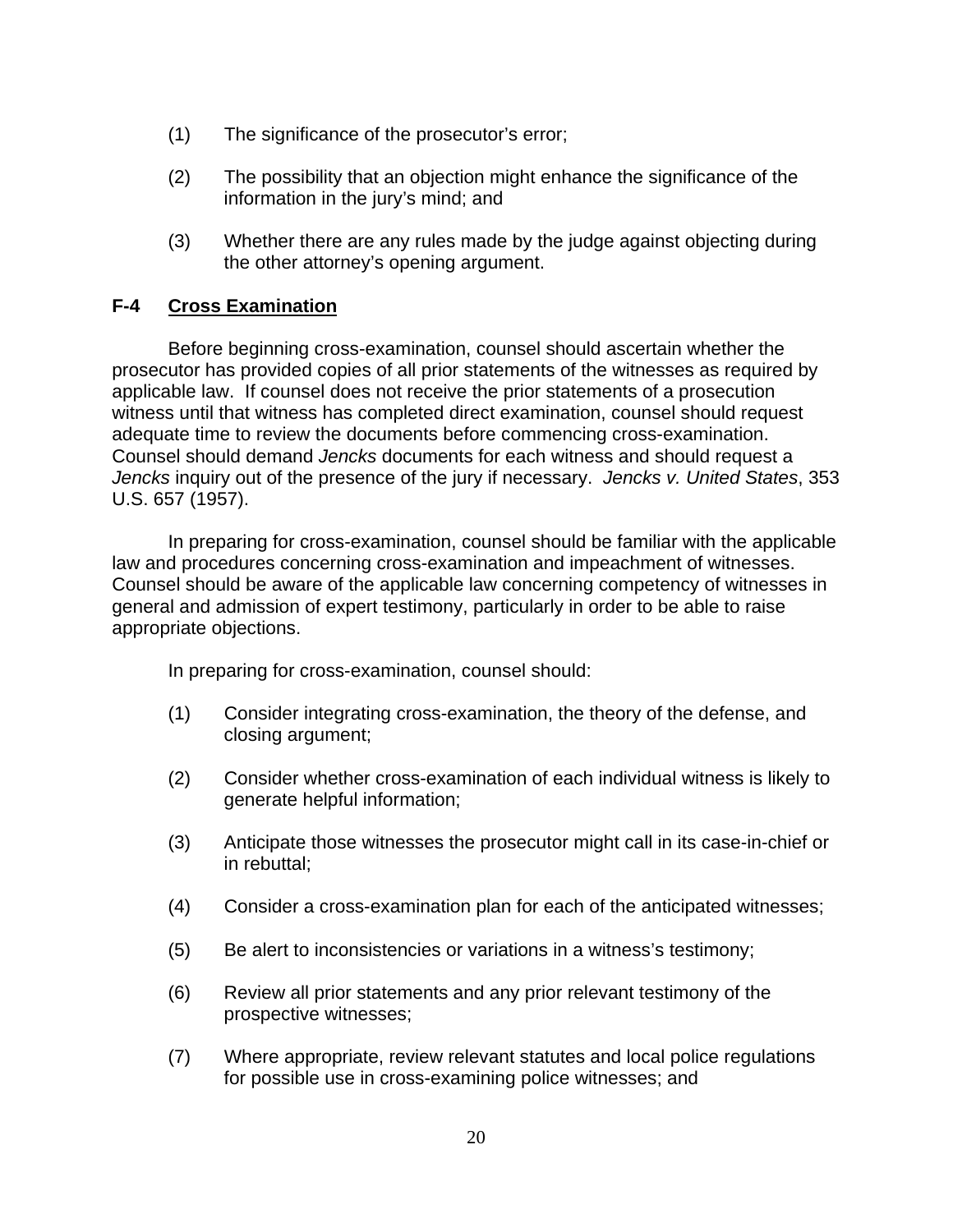(8) Be alert to issues relating to witness credibility, including bias and motive for testifying.

## **F-5 Motion For Judgment of Acquittal**

Where appropriate, at the close of the prosecution's case and out of the presence of the jury, counsel should move for a judgment of acquittal on each count charged. Counsel should request, when necessary, that the court immediately rule on the motion so that counsel can make an informed decision on whether to present a defense case. At the close of all the evidence, counsel should renew the motion for judgment of acquittal on each charged count.

## **F-6 Defense Case**

Counsel should develop, in consultation with the client, an overall defense strategy. In deciding on defense strategy, counsel should consider if the client's interests are best served by not putting on a defense case and, instead, relying on the prosecution's failure to meet its constitutional burden of proving each element beyond a reasonable doubt. Counsel should be aware of the elements of any affirmative defense and know whether, under the applicable law, the client bears a burden of persuasion or a burden of production. In developing and presenting the defense case, counsel should consider the opportunity it may present for rebuttal by the prosecutor.

In preparing for presentation of a defense case, counsel should, where appropriate:

- (1) Develop a plan for direct examination of each potential defense witness;
- (2) Determine the implications that the order of witnesses may have on the defense case;
- (3) Consider the possible use of character witnesses; and
- (4) Consider the need for expert witnesses.

Counsel should discuss with the client throughout the case all the considerations relevant to the client's decision to testify. The decision to testify rests solely with the client, however, and if the client decides to testify, counsel should assist the client in preparing his or her testimony including anticipated lines of cross-examination. Counsel should prepare the client for a *Boyd* inquiry by the court if the client decides not to testify. *Boyd v. United States*, 586 A.2d 670 (D.C. 1991).

Counsel should conduct redirect examination as appropriate.

### **F-7 Closing Argument**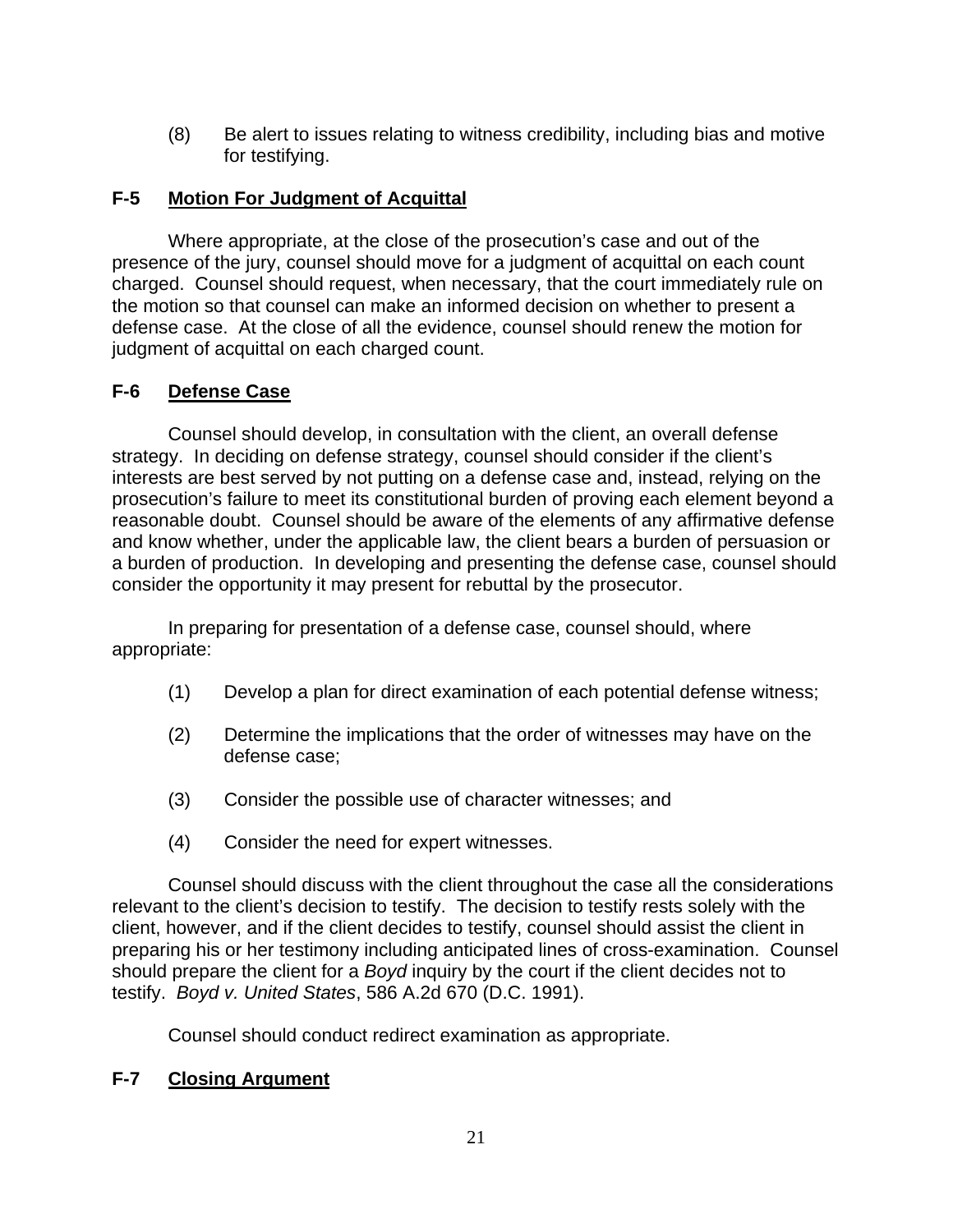Counsel should be familiar with the substantive limits on both prosecution and defense summation. In developing a closing argument, counsel should review the proceedings to determine what aspects can be used in support of defense summation and, where appropriate, should consider:

- (1) Highlighting weaknesses in the prosecution's case;
- (2) Describing favorable inferences to be drawn from the evidence;
- (3) Incorporating into the argument:
	- a. Helpful testimony from direct and cross-examinations;
	- b. Verbatim instructions drawn from the jury charge;
	- c. Responses to anticipated prosecution arguments;
	- d. The effects of the defense argument on the prosecutor's rebuttal argument;
	- e. Exhibits; and
	- f. Demonstrative evidence;
- (4) Whenever the prosecutor exceeds the scope of permissible argument, counsel should consider objecting, requesting a mistrial, or seeking cautionary instructions unless tactical considerations suggest otherwise. Such tactical considerations may include, but are not limited to:
	- a. Whether counsel believes that the case will result in a favorable verdict for the client;
	- b. The need to preserve the objection for a double jeopardy motion; or
	- c. The possibility that an objection might enhance the significance of the information in the jury's mind.

## **F-8 Jury Instructions**

Counsel should be familiar with the rules and the individual judge's practices concerning proposed instructions, charging the jury, use of standard charges, and preserving objections to the instructions. Where appropriate, counsel should submit a list of proposed jury instructions, modified according to the particular circumstances of the case. Where appropriate, and after consulting with the client, counsel should consider whether to request instructions on a lesser-included offense or object to the government's request for such instruction. Where appropriate, counsel should also consult with the client concerning the desirability of requesting a "reasonable efforts" instruction. Criminal Jury Instructions for the District of Columbia, Instruction 2.401 (LexisNexis 2009). Counsel should be prepared to provide applicable case law in support of the proposed instructions. If the court refuses to adopt instructions requested by counsel, or gives instructions over counsel's objection, counsel should take all steps necessary to preserve the record.